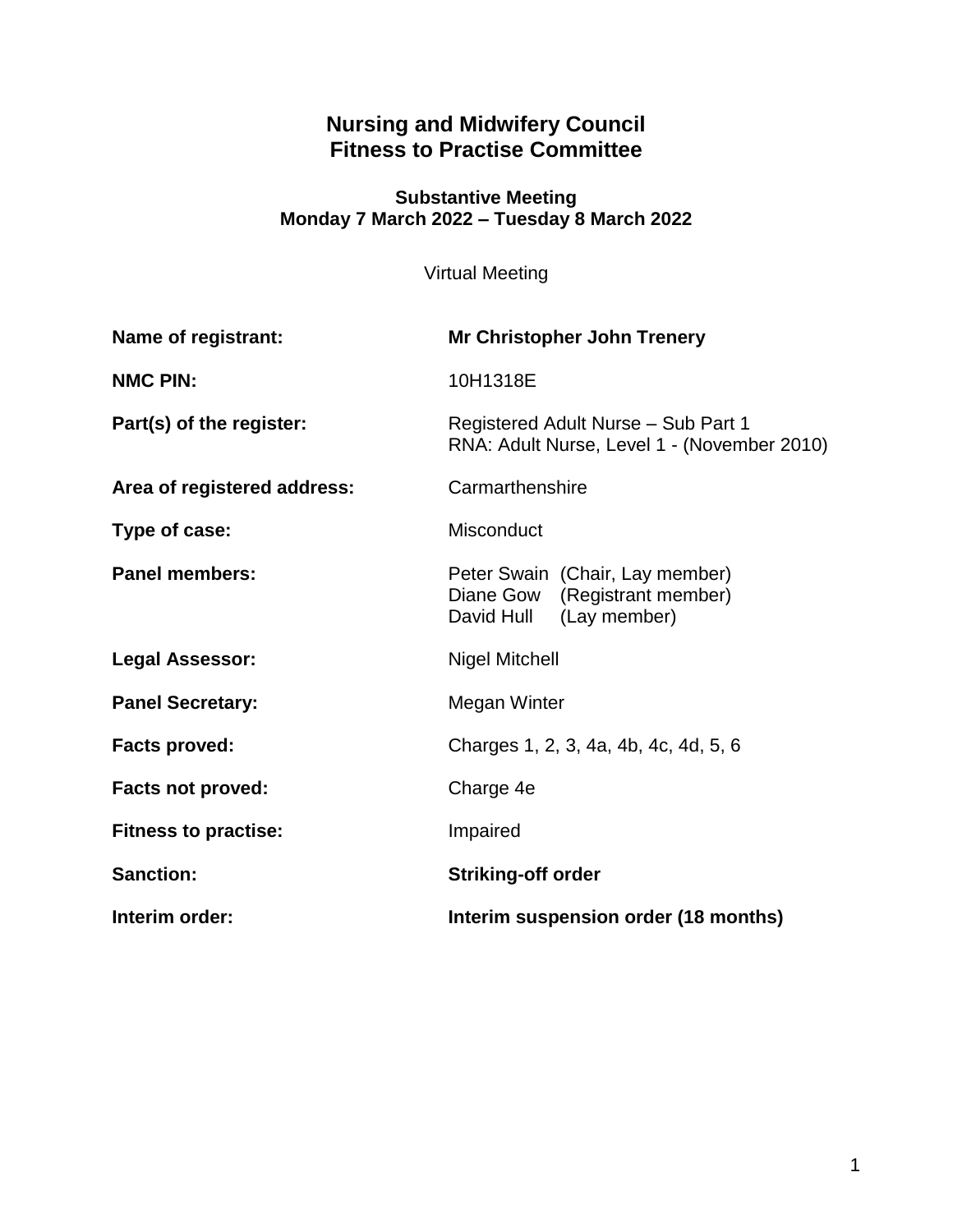### **Decision and reasons on service of Notice of Meeting**

The panel noted that the Notice of Meeting had been sent to Mr Trenery's registered email address by secure email on 31 January 2022.

The panel considered whether notice of this meeting had been served in accordance with the Nursing and Midwifery Council (Fitness to Practise) Rules 2004 ('the Rules'). It noted that under the recent amendments made to the Rules during the Covid-19 emergency period, a Notice of Hearing/Meeting may be sent to a registrant's registered address by recorded delivery and first-class post, or to a suitable email address on the register.

The panel took into account that the Notice of Meeting provided details of the allegations, the time of the meeting, and the 'on or after date' of the meeting. Mr Trenery was advised that a meeting would take place on or after 7 March 2022.

The panel accepted the advice of the legal assessor.

In the light of all of the information available, the panel was satisfied that Mr Trenery has been served with notice of this meeting in accordance with the requirements of Rules 11A and 34.

### **Details of charge**

That you, a Registered Nurse:

1) Between 29 January 2019 and 12 March 2019 communicated with Patient A via Facebook Messenger.

2) On the 3 February 2019 communicated words to Patient A, to the effect of those detailed in schedule 1.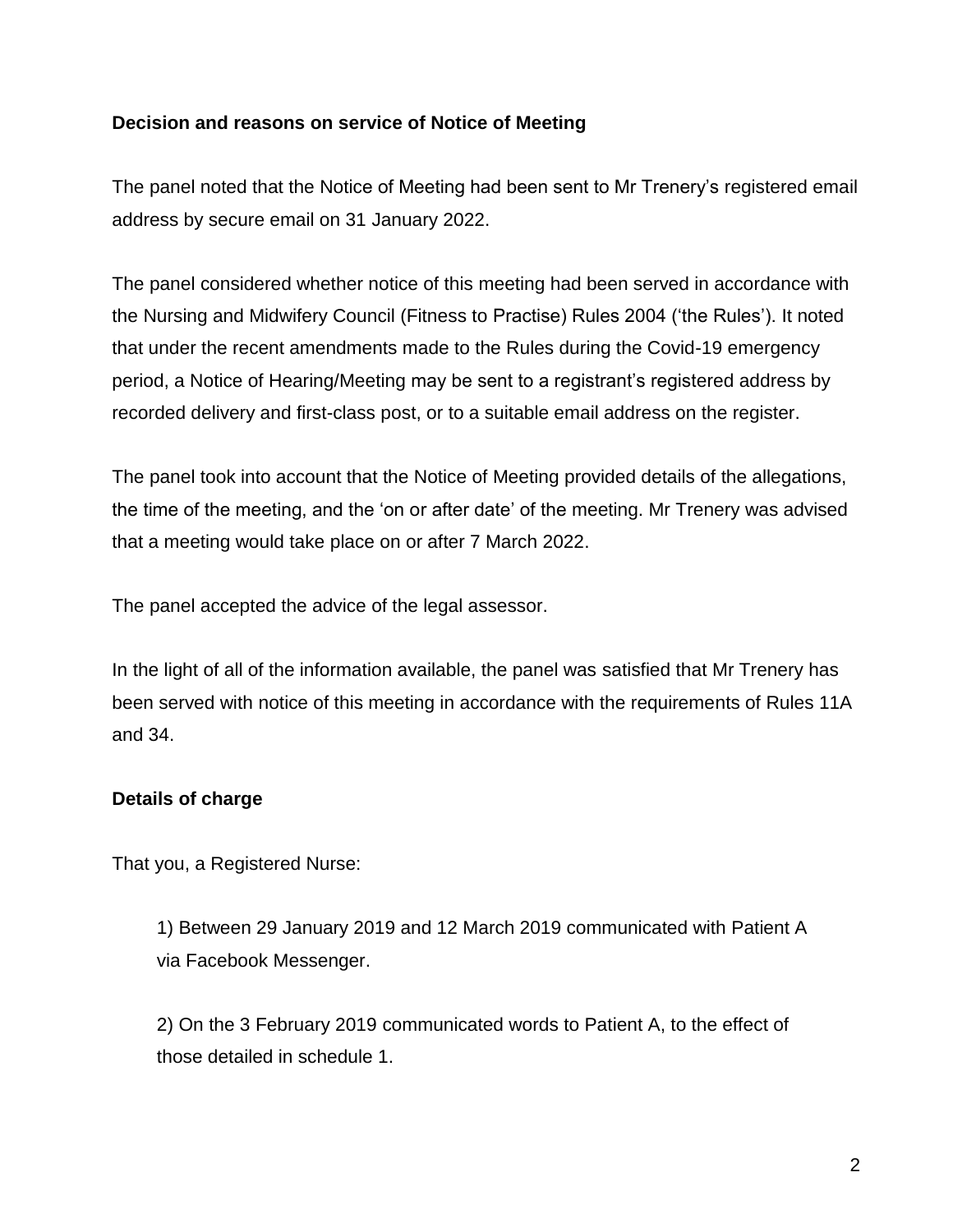3) On one occasion between 29 January 2019 and 12 March 2019 visited Patient A at home.

4) On one occasion between 29 January 2019 and 12 March 2019 whilst visiting Patient A at his home:

a) Gave him two bottles of aftershave;

- b) Brought him a phone charger
- c) Brought him medication
- d) Sat on the edge of his bed;
- e) Stroked and / or touched his hand.

5) Your actions at one or more of charges 1 – 4 breached professional boundaries.

6) Your actions at one or more of charges 1 - 4 were sexually motivated in that you sought sexual gratification and / or you sought to pursue a future sexual relationship.

AND in light of the above, your fitness to practise is impaired by reason of your misconduct.

Schedule 1

*[PRIVATE]*

#### **Background**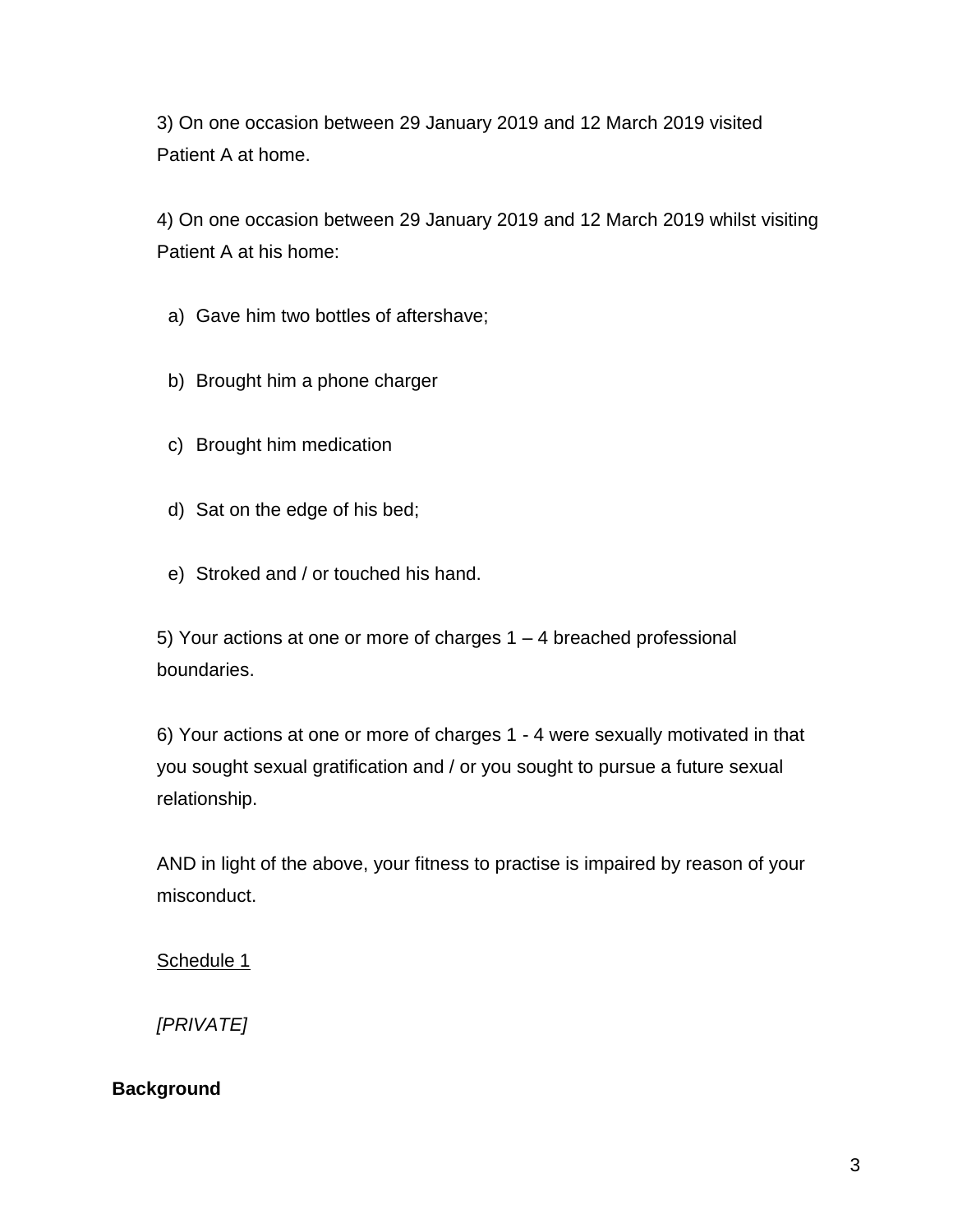Mr Trenery entered the NMC register on 13 November 2010 and specialises in adult care. Mr Trenery began his employment with the University Hospitals of Derby and Burton NHS Foundation Trust (the Trust) in November 2015 as a Band 5 registered nurse.

The NMC received a referral on 23 January 2020 from the Trust. Concerns were raised about Mr Trenery conducting an inappropriate sexually motivated relationship with a vulnerable male patient, Patient A, who was in his care between the 24 January 2019 and 30 January 2019 at the Trust.

This association continued after Patient A was discharged. Between 29 January 2019 and 12 March 2019, it is alleged that Mr Trenery gave Patient A gifts at his home address and offered/asked for sexual favours. It is also further alleged that his actions breached professional boundaries and were sexually motivated in that he sought sexual gratification and/or he sought to pursue a future sexual relationship.

Mr Trenery provided a copy of the messages to the Trust and was interviewed at a local level, where he made partial admissions within his interview. Following a disciplinary hearing, he was dismissed.

### **Decision and reasons on facts**

In reaching its decisions on the facts, the panel took into account all the documentary evidence in this case.

The panel was aware that the burden of proof rests on the NMC, and that the standard of proof is the civil standard, namely the balance of probabilities. This means that a fact will be proved if a panel is satisfied that it is more likely than not that the incident occurred as alleged.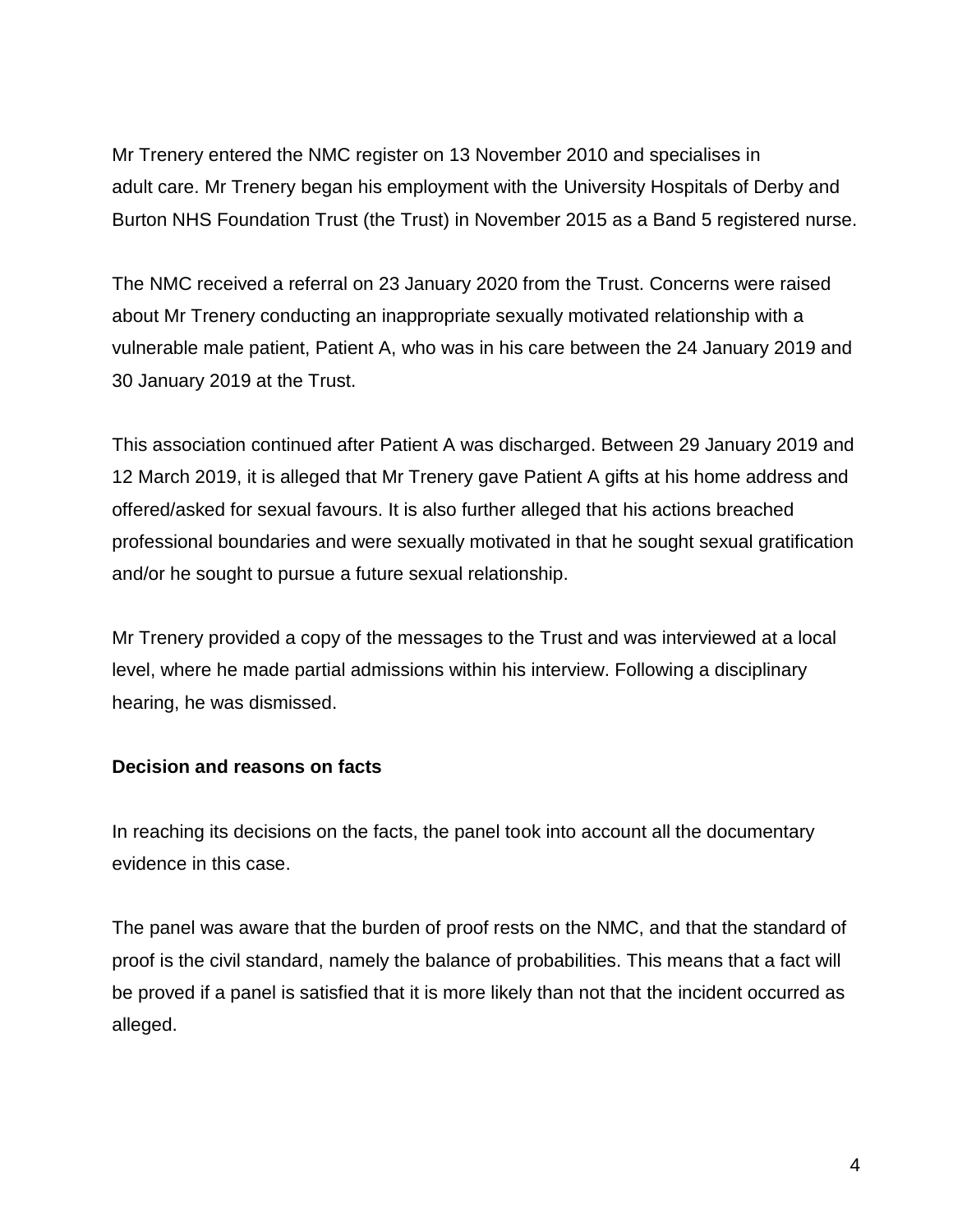Before making any findings on the facts, the panel heard and accepted the advice of the legal assessor.

The panel took into account, when considering the charges, that Mr Trenery was of good character and not the subject of previous complaint.

The panel then considered each of the disputed charges and made the following findings:

### **Charge 1**

1) Between 29 January 2019 and 12 March 2019 communicated with Patient A via Facebook Messenger.

## **This charge is found proved**

In reaching this decision, the panel took into account the screenshots provided of the communications between Mr Trenery and Patient A on Facebook Messenger. Further, it noted that corroborating screenshots had been provided by both parties, therefore it was satisfied that there were no discrepancies such as deleted or edited messages.

The screenshot messages were dated from 29 January 2019 to 12 March 2019, therefore the panel is satisfied that Mr Trenery had been in communication with Patient A between these dates via Facebook Messenger.

Accordingly, the panel found charge 1 proved.

## **Charge 2**

2) On the 3 February 2019 communicated words to Patient A, to the effect of those detailed in schedule 1.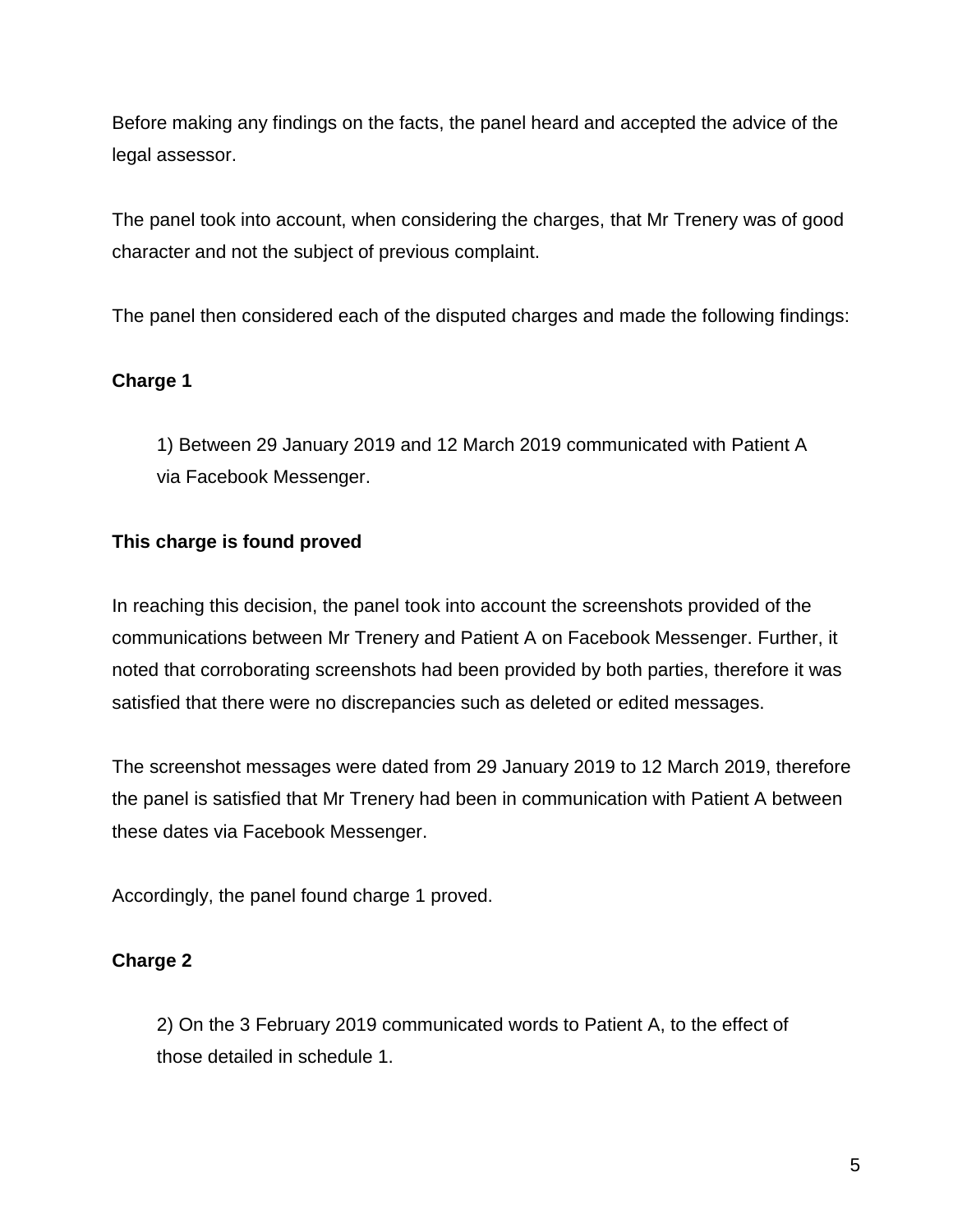## Schedule 1

## *[PRIVATE]*

### **This charge is found proved**

In reaching this decision, the panel took into account the corroborating messages from both Mr Trenery and Patient A which included the words detailed in schedule 1.

The panel therefore determined that, from the evidence before it, it could be satisfied that the Mr Trenery communicated words to the effect of those detailed in schedule 1 to Patient A on 3 February 2019.

The panel therefore found this charge proved.

## **Charge 3**

3) On one occasion between 29 January 2019 and 12 March 2019 visited Patient A at home.

## **This charge is found proved**

In reaching this decision, the panel took into account the initial complaint from Patient A and the notes from Patient A's call. It also took Mr Trenery's admissions during the Investigation Interview on 1 August 2019 into account.

The panel noted that Mr Trenery confirmed during the Investigation Interview that he visited Patient A at his home. He said this was to provide Patient A with medication To Take Out ("TTO"), Patient A's phone charger and to also deliver a personal gift of aftershave *'Paco Rabanne 1 in a Million'.* The panel considered Mr Trenery's admissions to have been made candidly and in detail. He entirely accepted that he visited Patient A at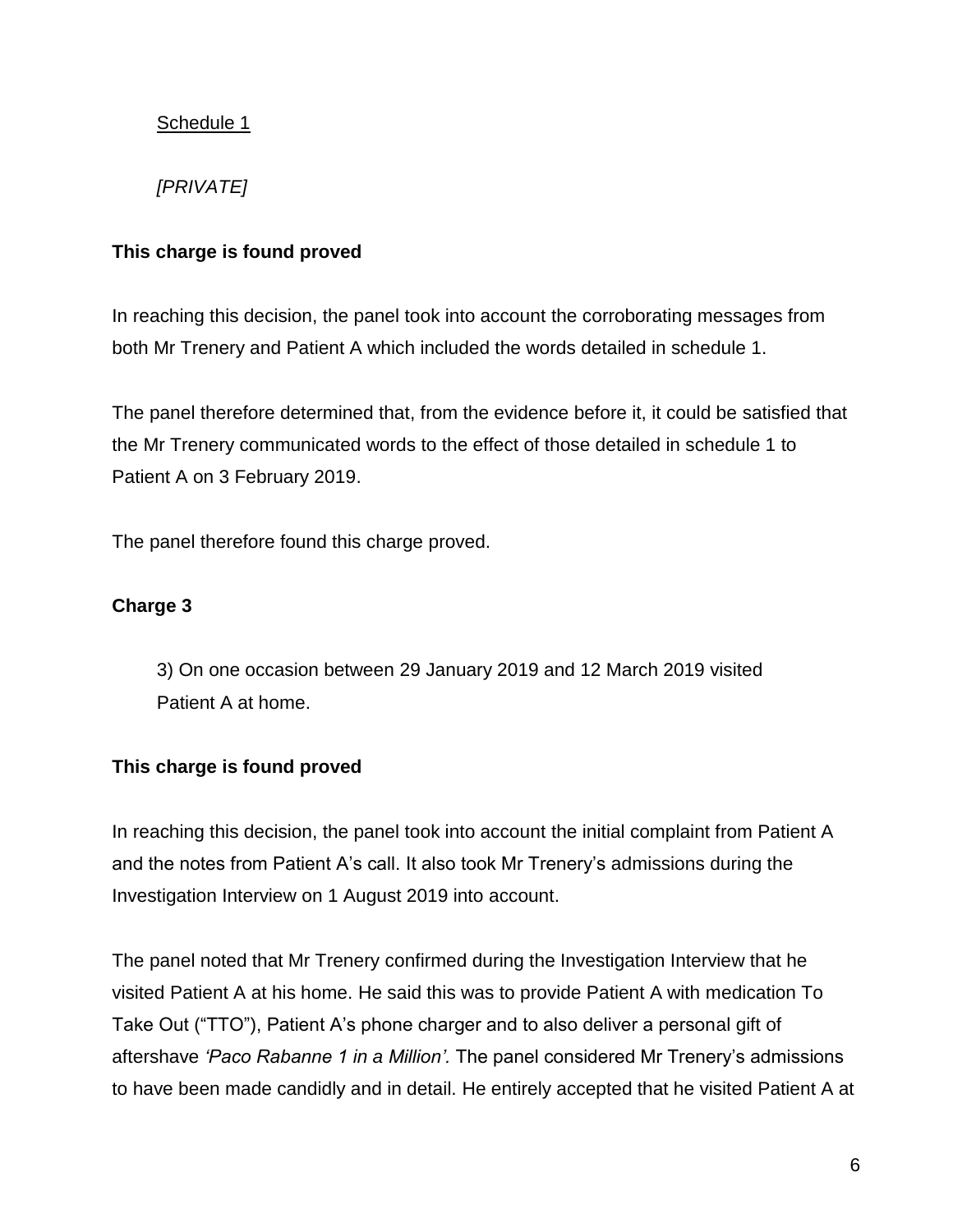his home and never challenged the allegation, therefore the panel is satisfied that Mr Trenery visited Patient A at home between 29 January 2019 and 12 March 2019. From the contents of the Facebook messages, the panel concluded that the visit was likely to have taken place on 31 January 2019.

Accordingly, the panel found this charge proved.

## **Charge 4a**

4) On one occasion between 29 January 2019 and 12 March 2019 whilst visiting Patient A at his home:

a) Gave him two bottles of aftershave;

## **This charge is found partially proved**

In reaching this decision, the panel took into account the corroborating message screenshots between Mr Trenery and Patient A, including photographic evidence of the aftershave. It also took Mr Trenery's admissions during the Investigation Interview on 1 August 2019 into account.

The panel was of the view that there was sufficient evidence before it to conclude that Mr Trenery gave Patient A one bottle of aftershave, as opposed to two. It had sight of the screenshots provided of a photograph Mr Trenery sent to Patient A of the aftershave named *'Paco Rabanne 1 in a Million'* on 30 January 2019. The image was followed by a further message from Mr Trenery who said *[PRIVATE].*

The panel also took Mr Trenery's detailed admissions made during the Investigation Interview into account. While Patient A said there were two bottles, Mr Trenery was clear and consistent that he bought only one. The panel noted that Patient A's account was second hand and that the NMC had not sought other evidence, such as from Patient A's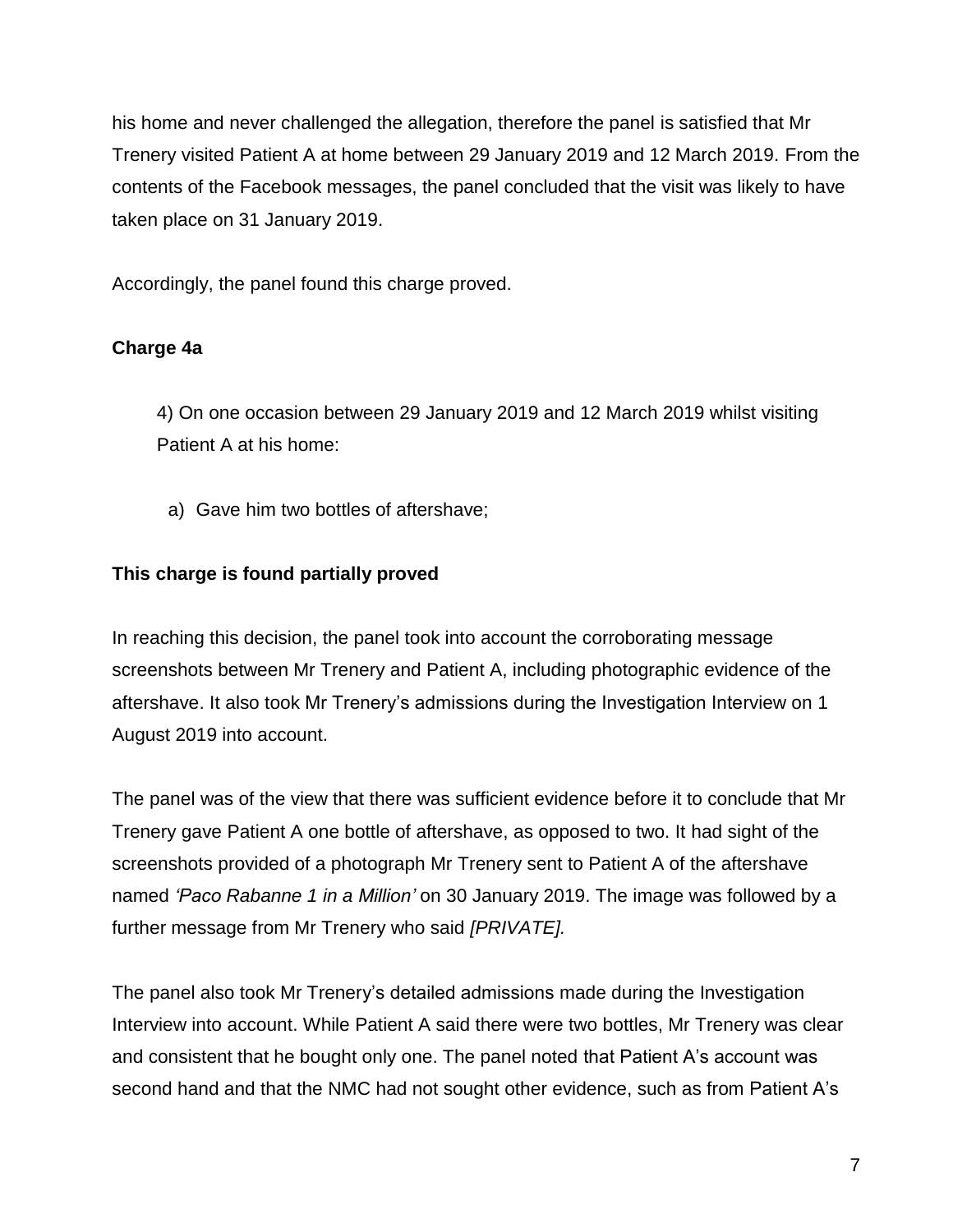partner to explore this discrepancy. Mr Trenery has been candid about the factual details of these events and accordingly, the panel accepted his assertion that he gave one bottle of aftershave to Patient A.

The panel therefore found this charge proved, to the extent that it was one bottle of aftershave that Mr Trenery gave to Patient A.

## **Charge 4b**

4) On one occasion between 29 January 2019 and 12 March 2019 whilst visiting Patient A at his home:

b) Brought him a phone charger

## **This charge is found proved**

In reaching this decision, the panel took Mr Trenery's admissions during the Investigation Interview on 1 August 2019 into account.

In the Investigation Interview it is noted that when asked about what contact Mr Trenery had with Patient A, he replied *"He left his phone charger medication [sic]. I dropped it off on my way home. I talked to [PRIVATE] and he said he was grateful. He said I can contact him via messenger – social media."* In light of Mr Trenery's full and frank admission, the panel is satisfied that whilst visiting Patient A at his home he also brought him a phone charger.

The panel therefore found this charge proved.

## **Charge 4c**

4) On one occasion between 29 January 2019 and 12 March 2019 whilst visiting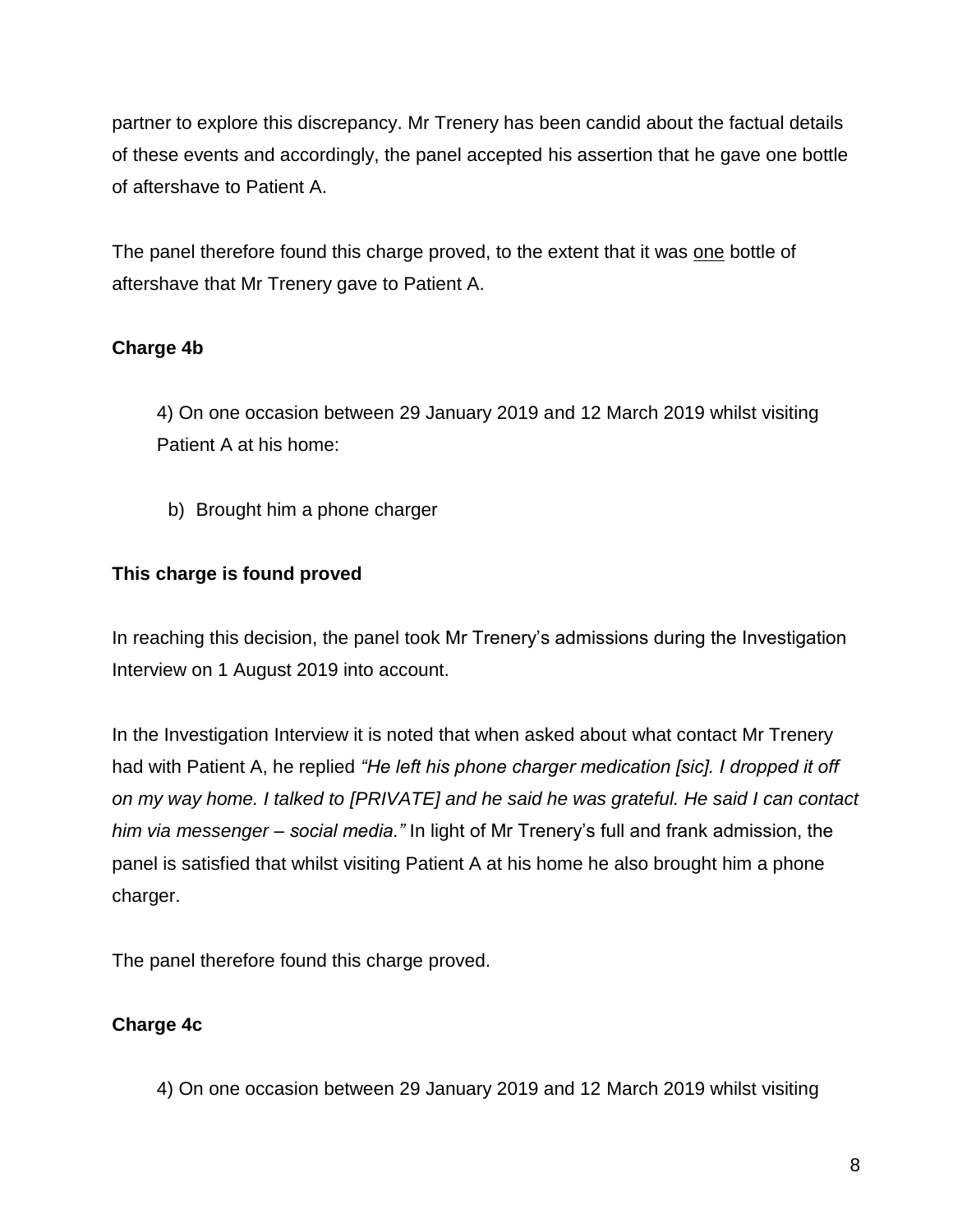Patient A at his home:

c) Brought him medication

## **This charge is found proved**

As outlined in the reasoning for charge 4b above, Mr Trenery also admitted during the Investigation Interview that he brought Patient A his TTO medication whilst visiting his home.

The panel therefore found this charge proved.

## **Charge 4d**

4) On one occasion between 29 January 2019 and 12 March 2019 whilst visiting Patient A at his home:

d) Sat on the edge of his bed;

## **This charge is found proved**

In reaching this decision, the panel took Mr Trenery's admissions during the Investigation Interview on 1 August 2019 into account.

During the Investigation Interview, it was noted that Mr Trenery stated *"I did sit at the end of the bed, as there was no where else to sit, I didn't stroke his hand, I hugged him when he cried."* In light of Mr Trenery's admission, the panel is satisfied that he sat on the edge of Patient A's bed whilst visiting his home.

The panel therefore found this charge proved.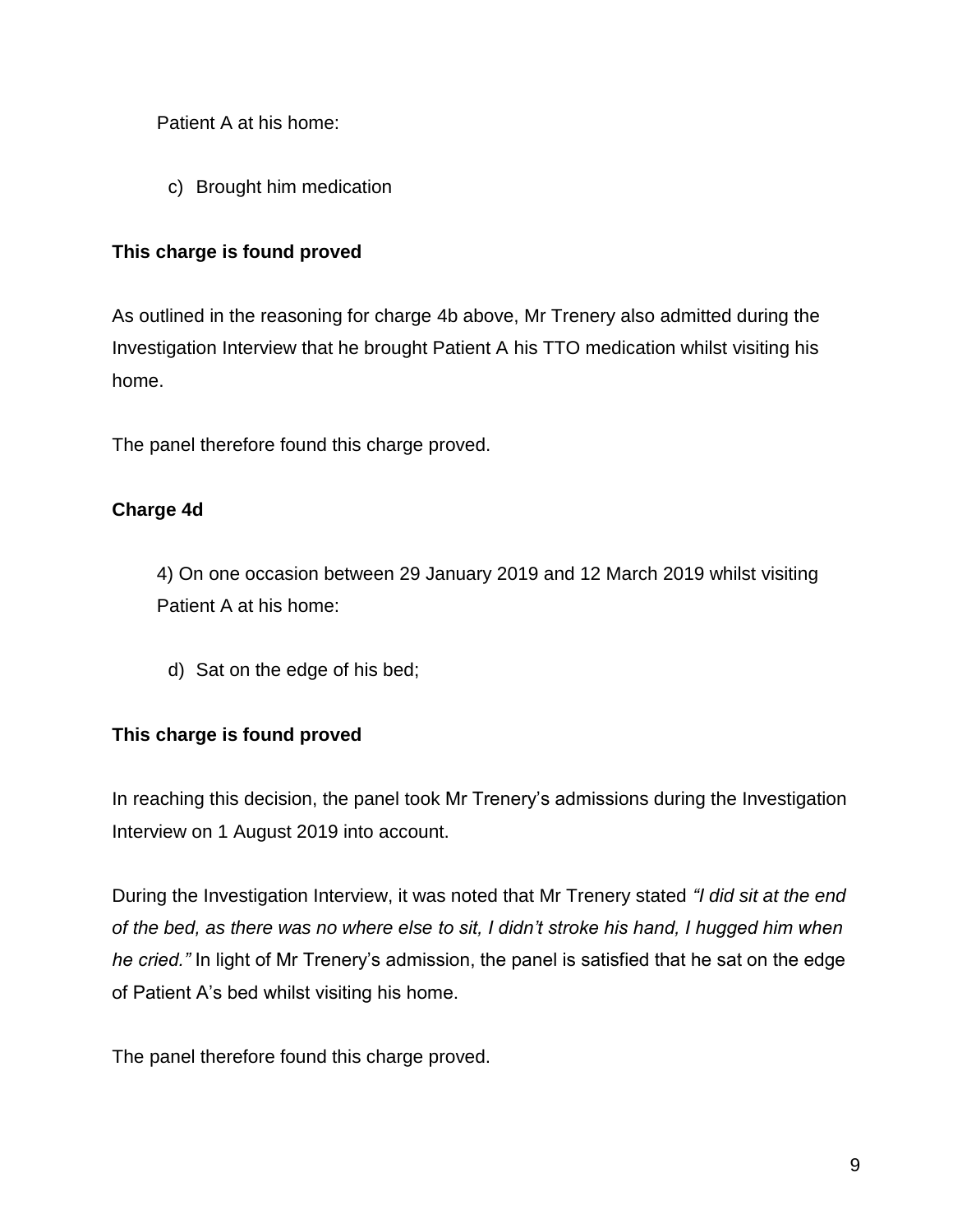#### **Charge 4e**

4) On one occasion between 29 January 2019 and 12 March 2019 whilst visiting Patient A at his home:

e) Stroked and / or touched his hand.

### **This charge is found NOT proved**

The panel took into account that throughout the Investigation Interview, Mr Trenery was consistent about what he accepts. It noted that Mr Trenery disputes this charge, he stated *"I did sit at the end of the bed, as there was no where else to sit, I didn't stroke his hand, I hugged him when he cried."* The panel also noted that there was no third-party evidence to suggest that Mr Trenery did stroke and/or touch Patient A's hand. While Patient A is reported to have said Mr Trenery stroked his hand, this evidence was second hand. The NMC had not sought corroborative evidence, for example from Patient A's partner, to support this charge. In the circumstances, including Mr Trenery's frank admission that he hugged Patient A, the panel accepted his assertion that he did not stroke or touch Patient A's hand. Therefore, on the balance of probabilities it was not satisfied that this occurred.

Accordingly, the panel found this charge not proved.

### **Charge 5**

5) Your actions at one or more of charges 1 – 4 breached professional boundaries.

#### **This charge is found proved**

In determining whether Mr Trenery's actions at one or more of charges  $1 - 4$  breached professional boundaries, the panel considered each charge individually.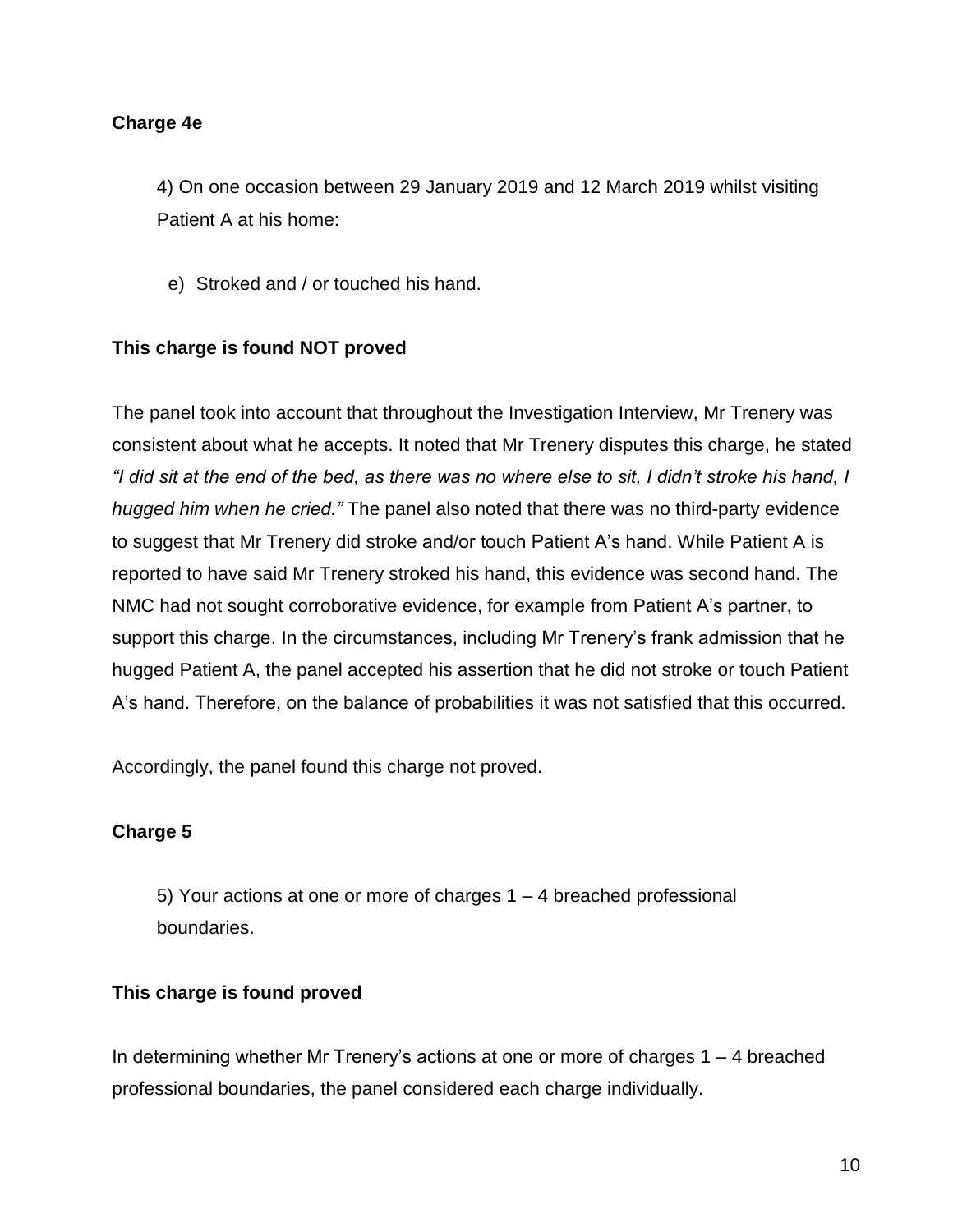In respect of charge 1, the panel determined Mr Trenery's actions to be an unequivocal breach of professional boundaries. In order to initiate communication with Patient A, Mr Trenery took sensitive personal data from the patient's records. This was a serious breach of data protection and of patient confidentiality. The panel was of the view that he breached his position of trust in his role as a nurse in order to make inappropriate contact with Patient A and by doing so breached professional boundaries.

In respect of charge 2, the panel was also of the view this charge was an unequivocal breach of professional boundaries. It considered the nature of Mr Trenery's message to be wholly unprofessional and deeply inappropriate.

The panel found Mr Trenery's actions in charge 3 a breach in professional boundaries. He did not follow standard procedures, in particular there is nothing to suggest that he consulted with colleagues such as the Ward Manager about the appropriate route by which to return Patient A's belongings. Rather, the panel took the view that he exploited the situation and his position as a nurse to gain access to Patient A at his home.

In respect of charge 4a, the panel was of the view that this was a breach of professional boundaries. This was established by Mr Trenery's message to Patient A which said [PRIVATE]. The panel therefore determined that Mr Trenery's actions in relation to this charge were imbued with meaning. Both the act and the purpose went well beyond the boundaries of a professional nurse/patient relationship.

In respect of charges 4b and 4c, the panel was of the view that Mr Trenery's actions crossed professional boundaries. It took into account that it is not uncommon for patients to leave behind some belongings on their discharge from hospital. There are policies and procedures in place to address this. The panel was of the view that Mr Trenery should have been dealt with this situation in accordance with these procedures. He was acting beyond his scope of responsibility without appropriate awareness, insight or reference to colleagues and Ward Manager.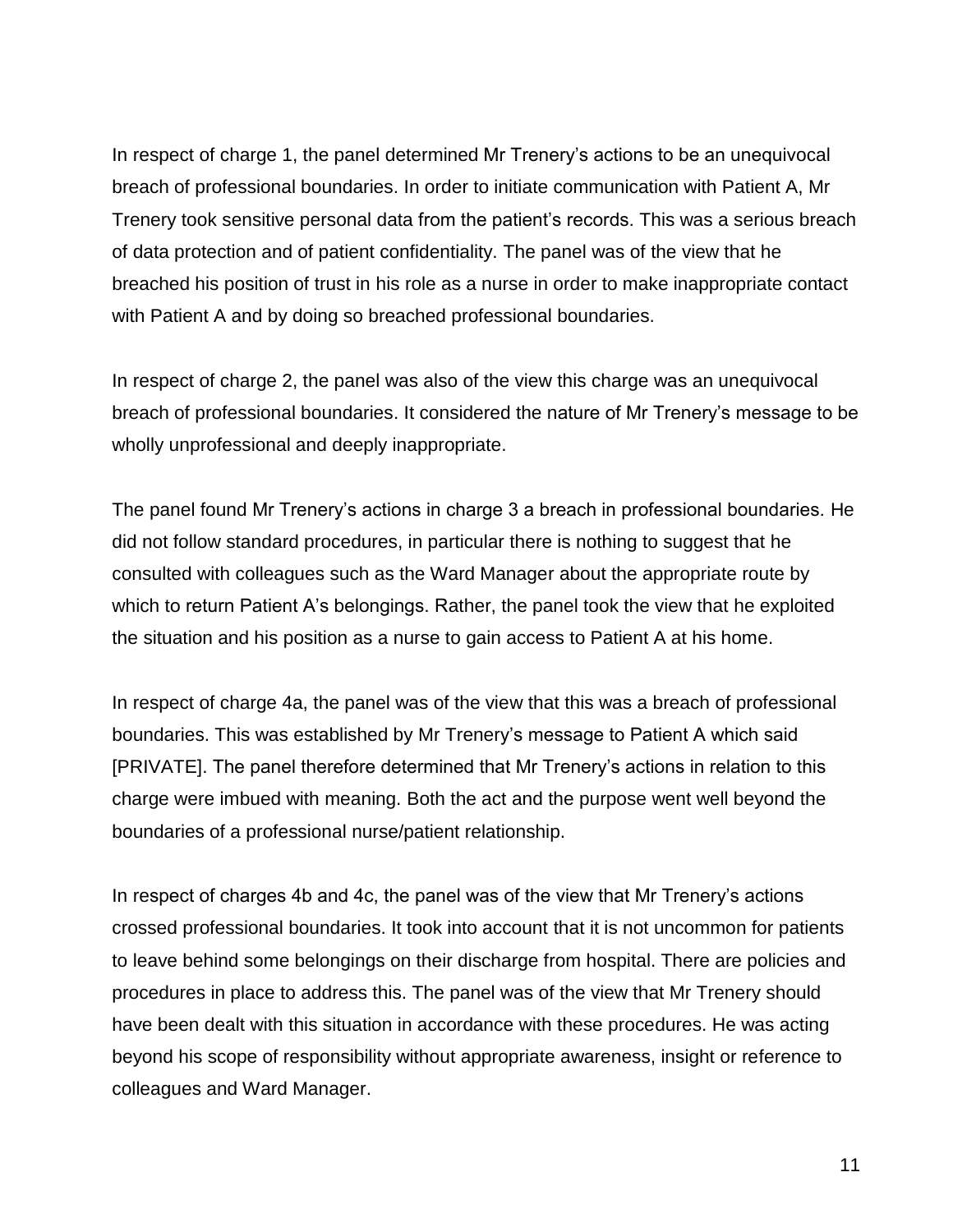In respect of charge 4d, the panel was of the view that Mr Trenery had no reason to be sitting on Patient A's bed, moreover he had no justification to go into the patient's home or bedroom and therefore considered this to be a breach of professional boundaries.

Having found all of the charges which were found proved to be a breach of professional boundaries, the panel therefore found this charge proved.

## **Charge 6**

6) Your actions at one or more of charges 1 - 4 were sexually motivated in that you sought sexual gratification and / or you sought to pursue a future sexual relationship.

### **This charge is found proved**

In determining whether Mr Trenery's actions at one or more of charges  $1 - 4$  were sexually motivated in that Mr Trenery sought gratification and/or sought to pursue a future sexual relationship, the panel considered each charge individually. It also considered the two limbs of this charge and the distinct differences between the two.

The legal assessor drew the panel's attention to the case of *Arunkalaivanan v General Medical Council [2014] EWHC 873 (Admin).*

The panel was of the view that, in terms of all the evidence before it, Mr Trenery did seek to pursue a future sexual relationship. It took his pattern of behaviour into account, from how he initiated communication by obtaining Patient A's personal details through his medical records, his visit to Patient A's home without justification, to how his communication rapidly progressed from the over-familiar to a sexually explicit proposition.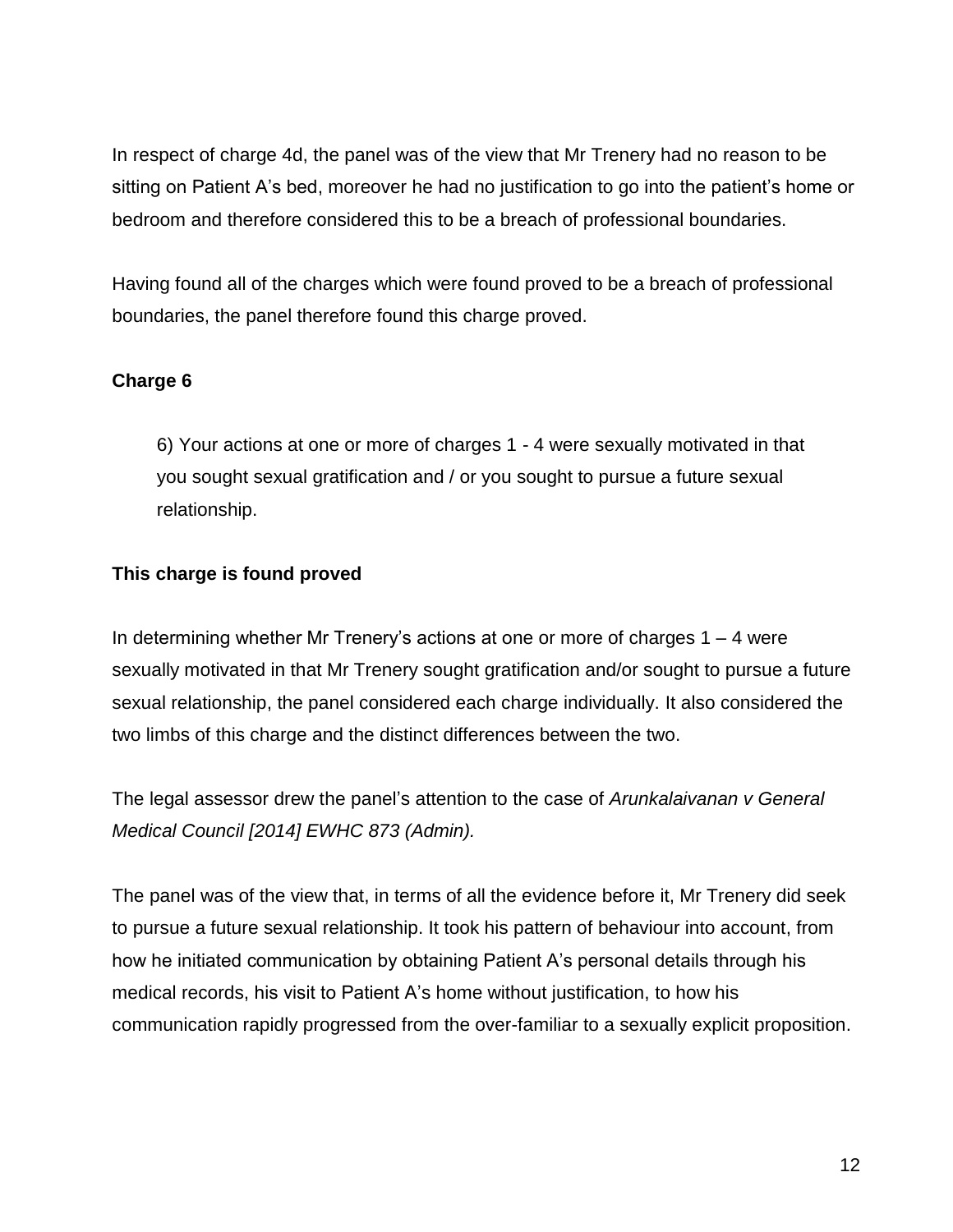Accordingly, the panel considered Mr Trenery's actions in charges 1, 2, 3, 4a, 4b, 4c and 4d to be sexually motivated in that he sought to pursue a future sexual relationship.

The panel considered what inferences it could draw in relation to Mr Trenery seeking sexual gratification from his actions in charges  $1 - 4$ , however, it determined there was no evidence to support this charge and that any such inference would be entirely speculative.

Therefore, this charge is found proved in respect of Mr Trenery's actions in charges  $1 - 4$ were sexually motivated in that he sought to pursue a future sexual relationship with Patient A.

## **Fitness to practise**

Having reached its determination on the facts of this case, the panel then moved on to consider whether the facts found proved amount to misconduct and, if so, whether Mr Trenery's fitness to practise is currently impaired. There is no statutory definition of fitness to practise. However, the NMC has defined fitness to practise as a registrant's suitability to remain on the register unrestricted.

The panel, in reaching its decision, has recognised its statutory duty to protect the public and maintain public confidence in the profession. Further, it bore in mind that there is no burden or standard of proof at this stage and it has therefore exercised its own professional judgement.

The panel adopted a two-stage process in its consideration. First, the panel must determine whether the facts found proved amount to misconduct. Secondly, only if the facts found proved amount to misconduct, the panel must decide whether, in all the circumstances, Mr Trenery's fitness to practise is currently impaired as a result of that misconduct.

The panel accepted the advice of the legal assessor.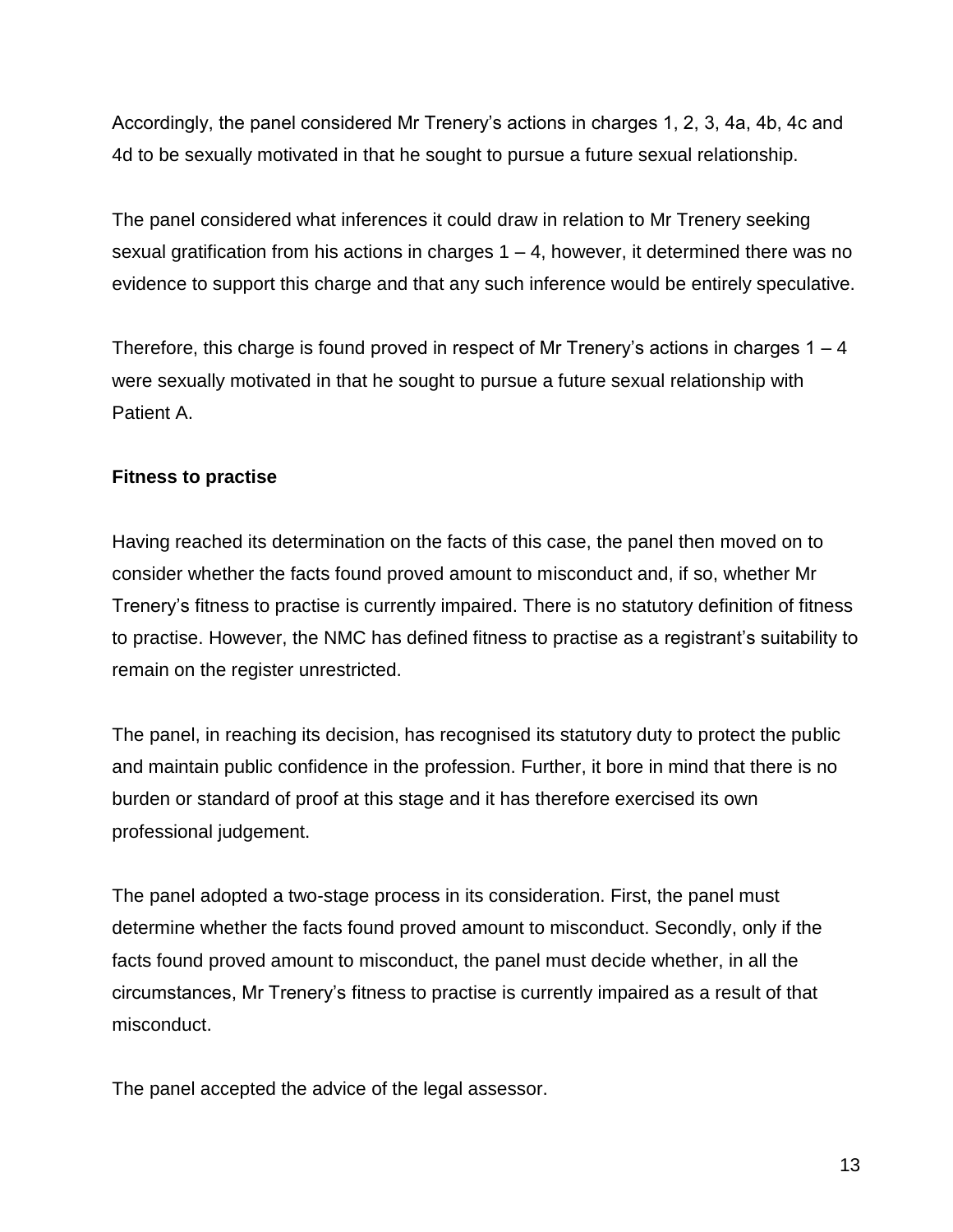#### **Decision and reasons on misconduct**

The panel accepted the advice of the legal assessor which included reference to a number of relevant judgments. These included: *Roylance v General Medical Council (No 2) [2000] 1 AC 311,* Lord Clyde stated that:

*"misconduct is a word of general effect, involving some act or omission which falls short of what would be proper in the circumstances. The standard of propriety may often be found by reference to the rules and standards ordinarily required to be followed by the medical practitioner in the particular circumstances."*

The panel was also invited to consider that not every breach of the code and not every falling short in the particular circumstances will amount to misconduct. It must be serious or as Elias LJ put it in the case of *R (on the Application of Remedy UK Ltd) v GMC [2010] EWHC 1245 (Admin) "sufficiently serious... that it can properly be described as misconduct going to fitness to practise."*

When determining whether the facts found proved amount to misconduct, the panel had regard to the terms of 'The Code: Professional standards of practice and behaviour for nurses and midwives (2015' ("the Code").

The panel was of the view that Mr Trenery's actions did fall significantly short of the standards expected of a registered nurse, and that his actions amounted to a breach of the Code. Specifically:

### *1 Treat people as individuals and uphold their dignity*

*To achieve this, you must:*

*1.1. make sure you deliver the fundamentals of care effectively*

#### *17 Raise concerns immediately if you believe a person is vulnerable or at*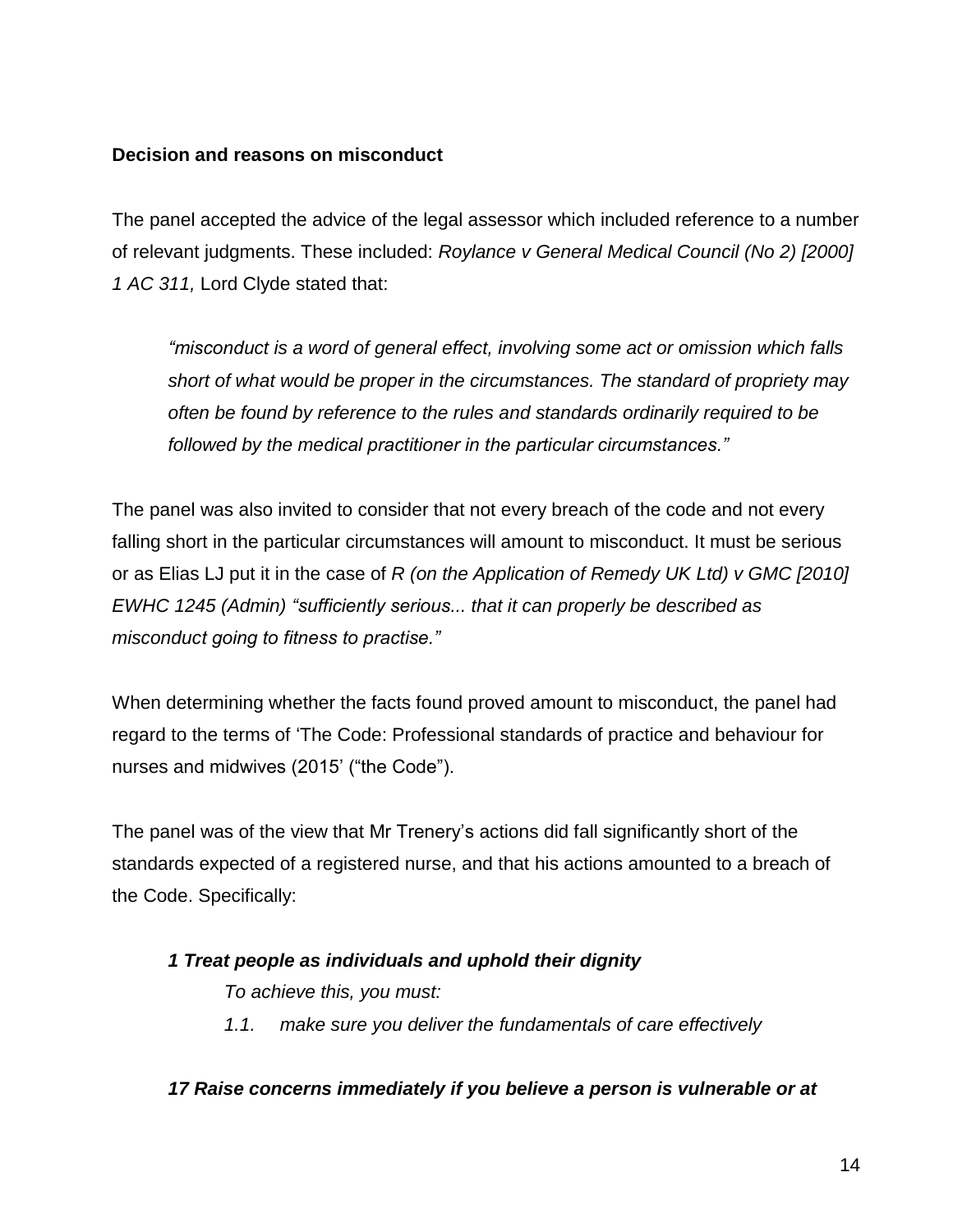#### *risk and needs extra support and protection*

*To achieve this, you must:*

*17.1 take all reasonable steps to protect people who are vulnerable or at risk from harm, neglect or abuse*

*17.3 have knowledge of and keep to the relevant laws and policies about protecting and caring for vulnerable people*

## *19 Be aware of, and reduce as far as possible, any potential for harm associate with your practice*

*To achieve this, you must:*

*19.1 take measures to reduce as far as possible, the likelihood of mistakes, near misses, harm and the effect of harm if it takes place 19.4 take all reasonable personal precautions necessary to avoid any potential health risks to colleagues, people receiving care and the public*

#### *20 Uphold the reputation of your profession at all times*

*To achieve this, you must:*

*20.1 keep to and uphold the standards and values set out in the Code 20.3 be aware at all times of how your behaviour can affect and influence the behaviour of other people*

*20.5 treat people in a way that does not take advantage of their vulnerability or cause them upset or distress*

*20.6 stay objective and have clear professional boundaries at all times with people in your care (including those who have been in your care in the past), their families and carers*

*20.8 act as a role model of professional behaviour for students and newly qualified nurses, midwives and nursing associates to aspire to 20.10 use all forms of spoken, written and digital communication (including social media and networking sites) responsibly, respecting the right to privacy of others at all times*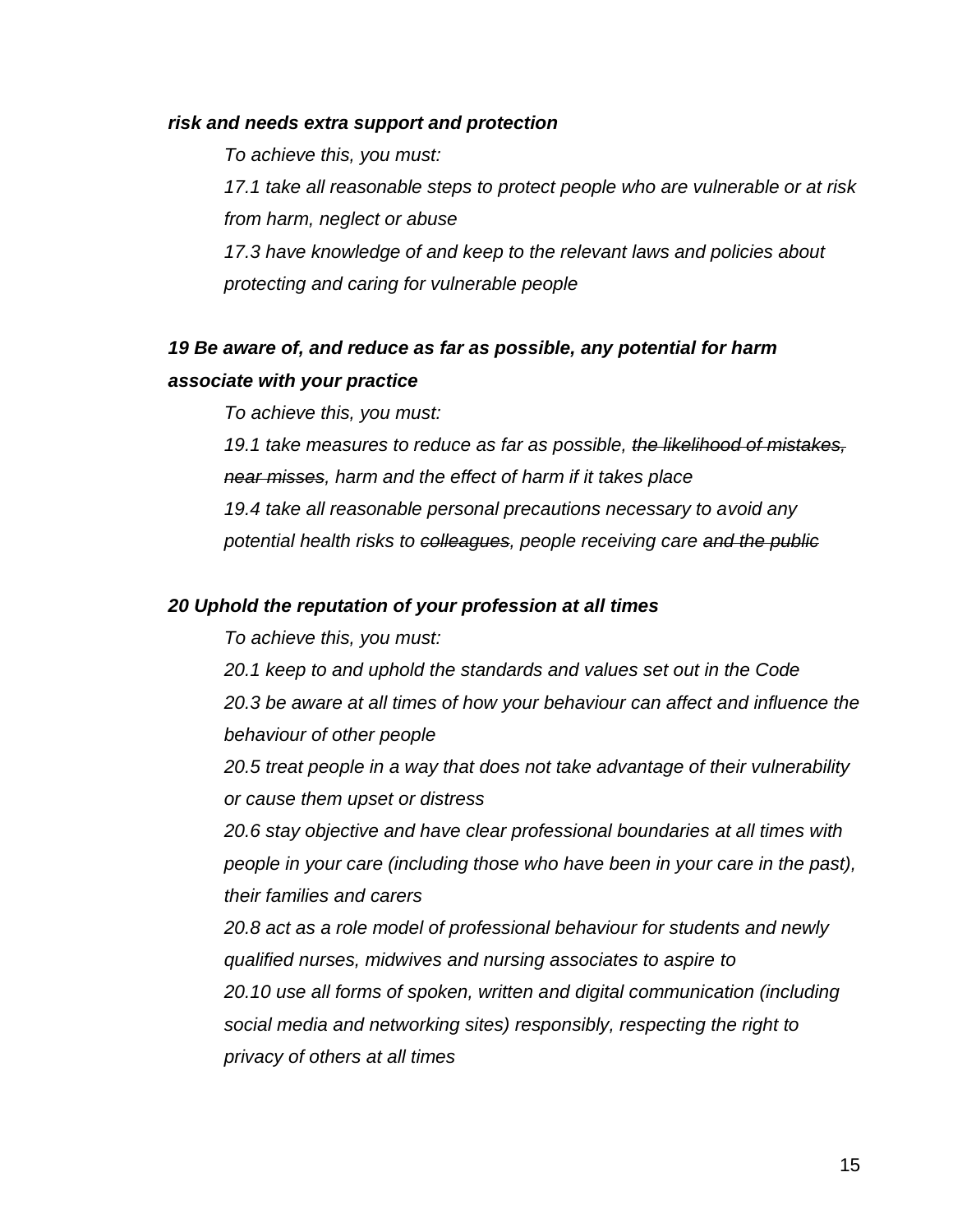The panel acknowledged that breaches of the Code do not automatically result in a finding of misconduct. In assessing whether the charges amounted to misconduct, the panel considered them individually and collectively. It took account of all the evidence before it and the circumstances of the case as a whole. However, the panel was of the view that the failings in Mr Trenery's case are very serious departures from what is expected of a nurse. The panel viewed Mr Trenery's actions as a deliberate and premeditated course of conduct intended to facilitate direct personal contact and to ingratiate himself with Patient A. It noted that Mr Trenery was in a position of responsibility and authority and there was a significant abuse of trust. Additionally, this was a breach of trust of a highly vulnerable individual. In the panel's view Mr Trenery's behaviour was wholly unacceptable and should not have happened.

The panel found that Mr Trenery repeatedly breached professional boundaries over a prolonged period of time, commencing with a serious contravention of data protection when he accessed Patient A's records to obtain his phone number in order to initiate personal contact. The rapid escalation of the communications to sexual references was a profound breach of trust. His conduct would undoubtedly be seen as deplorable by fellow practitioners and would damage the trust that the public places in the profession. His actions did fall seriously short of the conduct and standards expected of a nurse and amounted to serious misconduct.

#### **Decision and reasons on impairment**

The panel next went on to decide if as a result of the misconduct, Mr Trenery's fitness to practise is currently impaired.

Nurses occupy a position of privilege and trust in society and are expected at all times to be professional. Patients and their families must be able to trust nurses with their lives and the lives of their loved ones. To justify that trust, nurses must be honest and open and act with integrity. They must make sure that their conduct at all times justifies both their patients' and the public's trust in the profession.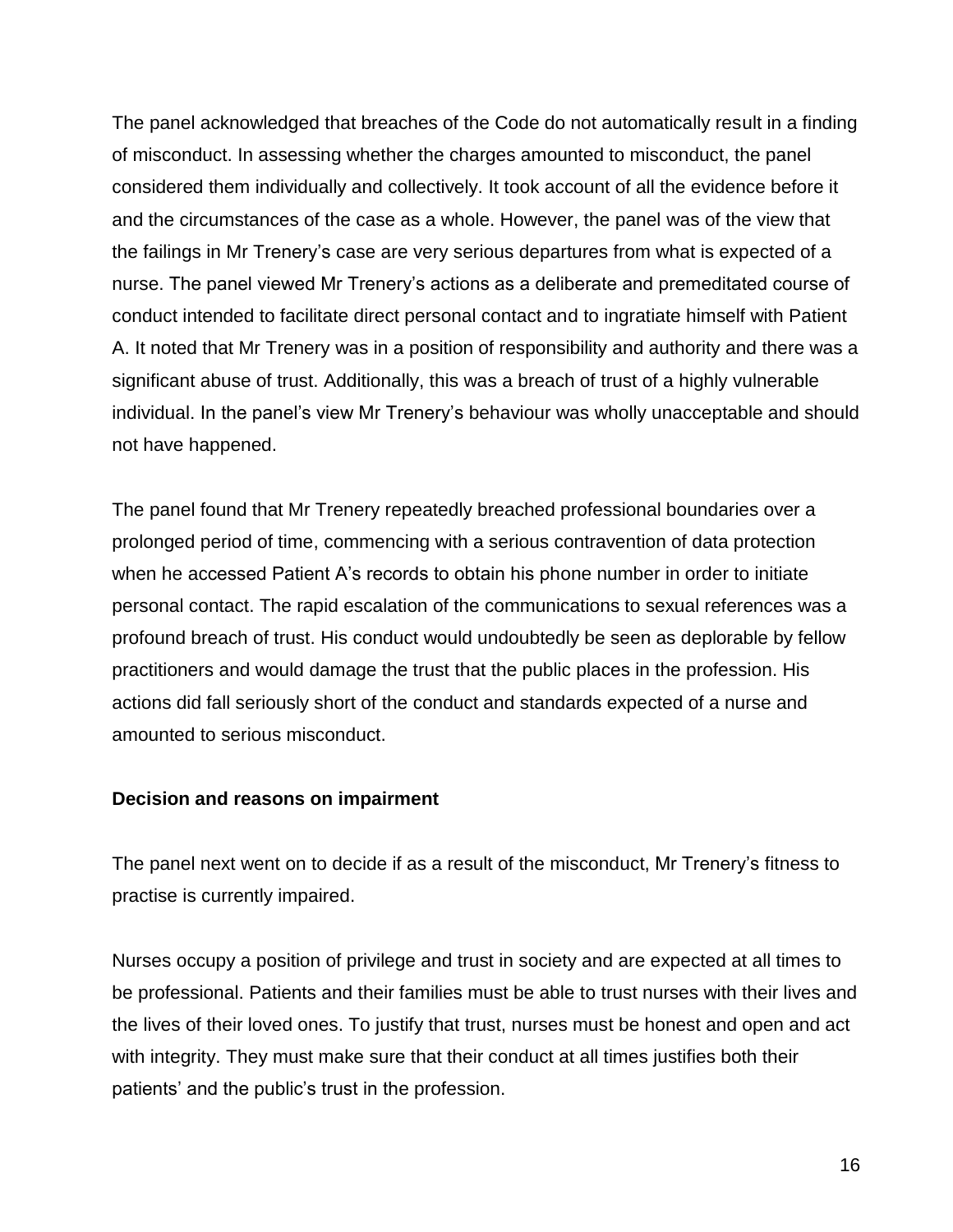In this regard the panel considered the judgment of Mrs Justice Cox in the case of *Council for Healthcare Regulatory Excellence v (1) Nursing and Midwifery Council (2) Grant [2011]* EWHC 927 *(Admin)* in reaching its decision. In paragraph 74, she said:

*'In determining whether a practitioner's fitness to practise is impaired by reason of misconduct, the relevant panel should generally consider not only whether the practitioner continues to present a risk to members of the public in his or her current role, but also whether the need to uphold proper professional standards and public confidence in the profession would be undermined if a finding of impairment were not made in the particular circumstances.'*

In paragraph 76, Mrs Justice Cox referred to Dame Janet Smith's "test" which reads as follows:

*'Do our findings of fact in respect of the doctor's misconduct, deficient professional performance, adverse health, conviction, caution or determination show that his/her fitness to practise is impaired in the sense that s/he:*

- *a) has in the past acted and/or is liable in the future to act so as to put a patient or patients at unwarranted risk of harm; and/or*
- *b) has in the past brought and/or is liable in the future to bring the medical profession into disrepute; and/or*
- *c) has in the past breached and/or is liable in the future to breach one of the fundamental tenets of the medical profession; and/or*

*d) ...'*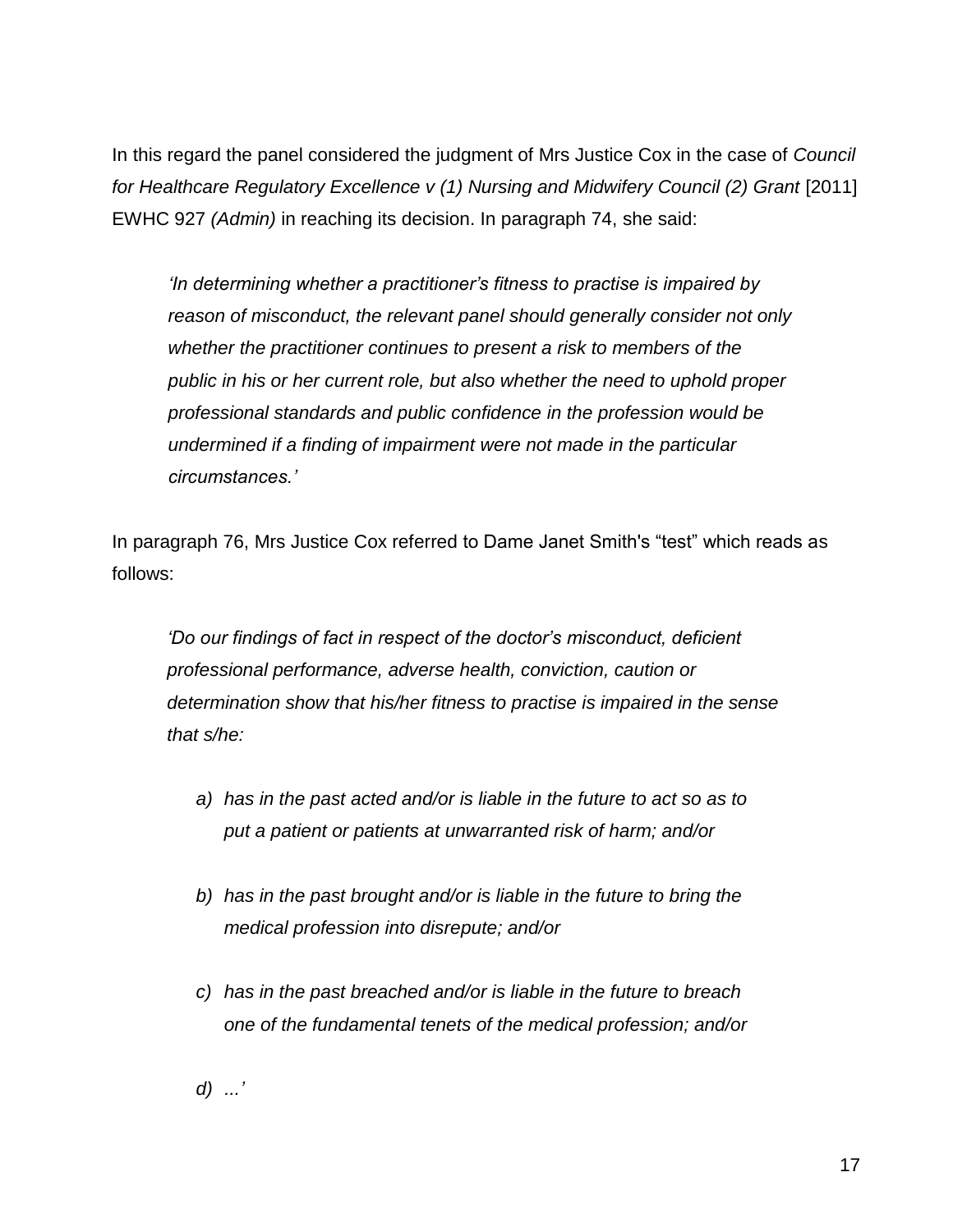The panel finds that limbs a, b and c are engaged in this case. The panel was of the view that Mr Trenery acted in a way that fell significantly short of the expected standard of a nurse. Patient A was highly vulnerable both in terms of physical and psychological health. Mr Trenery abused his position of trust and responsibility as a registered nurse and subjected Patient A to unwarranted risk of harm. The panel noted that following these events, when Patient A was readmitted to hospital, he specifically requested that he not be admitted to Mr Trenery's ward potentially affecting access to specialist services.

The panel was in no doubt that Mr Trenery's conduct had breached the fundamental tenets of the nursing profession and therefore brought its reputation into disrepute. The failures and breaches in this case are serious. The public has the right to expect high standards of registered professionals.

The provisions of the Code constitute fundamental tenets of the profession and Mr Trenery's actions have clearly breached these in so far as they relate to upholding the reputation of the profession and Mr Trenery upholding his position as a registered nurse. The fact that the failures and breaches involved actions that breached professional boundaries and were sexually motivated towards a patient aggravates the conduct. This makes the concerns particularly serious.

In regard to future risk, the panel considered the comments of Silber J *in Cohen v General Medical Council [2008] EWHC 581 (Admin),* namely whether the concerns were easily remediable, whether they have in fact been remedied and whether they are highly unlikely to be repeated.

It also had regard to the NMC guidance entitled: *'can the concern be addressed?'*, it states:

*'Decision makers should always consider the full circumstances of the case in the round when assessing whether or not the concerns in the case can be*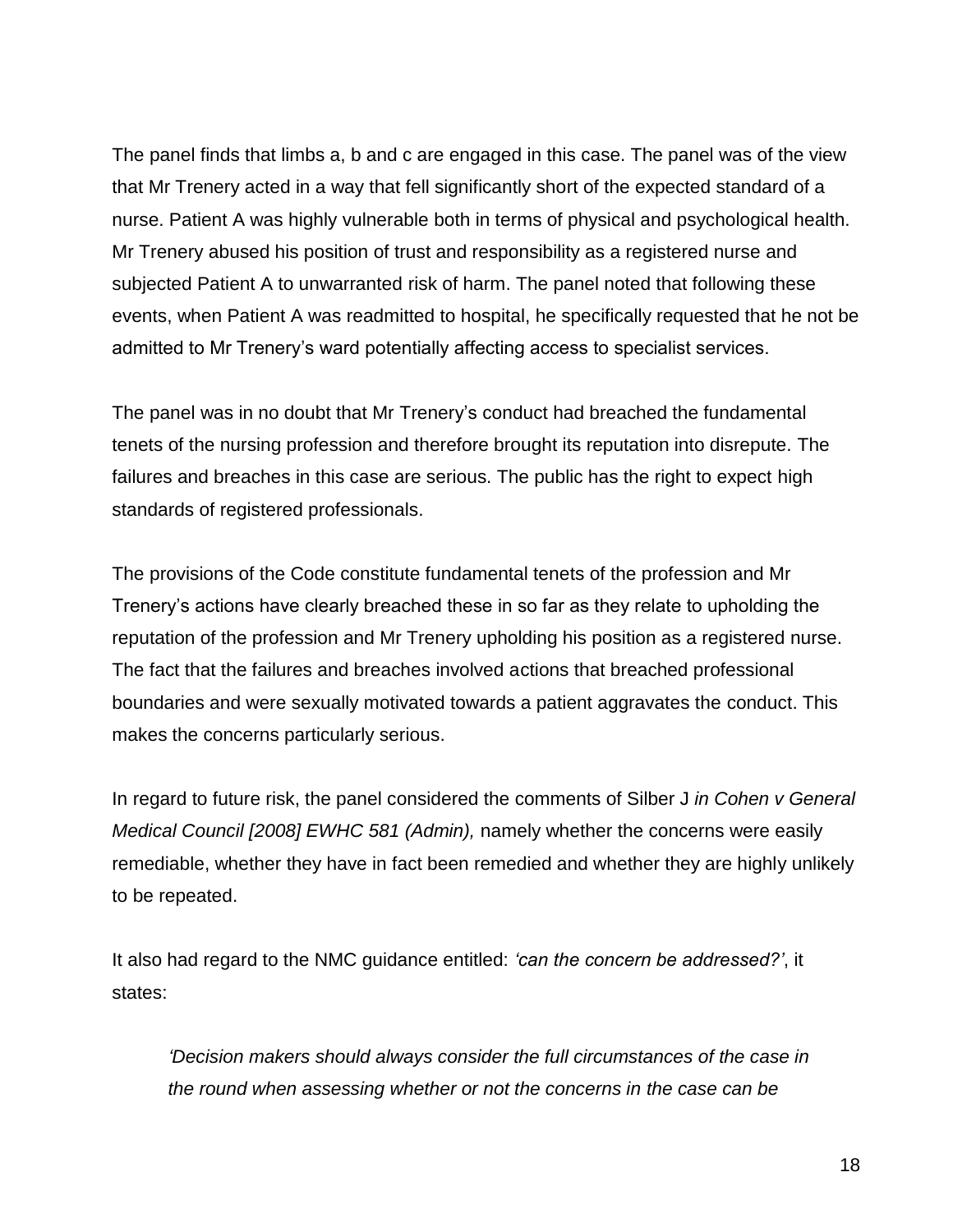*remedied. This is true even where the incident itself is the sort of conduct which would normally be considered to be particularly serious.*

*The first question is whether the concerns can be remedied. That is, are there steps that the nurse or midwife can take to remedy the identified problem in their practice?*

*It can often be very difficult, if not impossible, to put right the outcome of the clinical failing or behaviour, especially where it has resulted in harm to a patient. However, rather than focusing on whether the outcome can be put right, decision makers should assess the conduct that led to the outcome, and consider whether the conduct itself, and the risks it could pose, can be addressed by taking steps, such as completing training courses or supervised practice.*

*Decision makers need to be aware of our role in maintaining confidence in the professions by declaring and upholding proper standards of professional conduct. Sometimes, the conduct of a particular nurse or midwife can fall so far short of the standards the public expect of professionals caring for them that public confidence in the nursing and midwifery professions could be undermined. In cases like this, and in cases where the behaviour suggests underlying problems with the nurse or midwife's attitude, it is less likely the nurse or midwife will be able to address their conduct by taking steps, such as completing training courses or supervised practice.'*

# *Examples of conduct which may not be possible to address, and where steps such as training courses or supervision at work are unlikely to address the concerns include:*

*• Inappropriate personal or sexual relationships with patients, service users or other vulnerable people*

*• Violence, neglect or abuse of patients*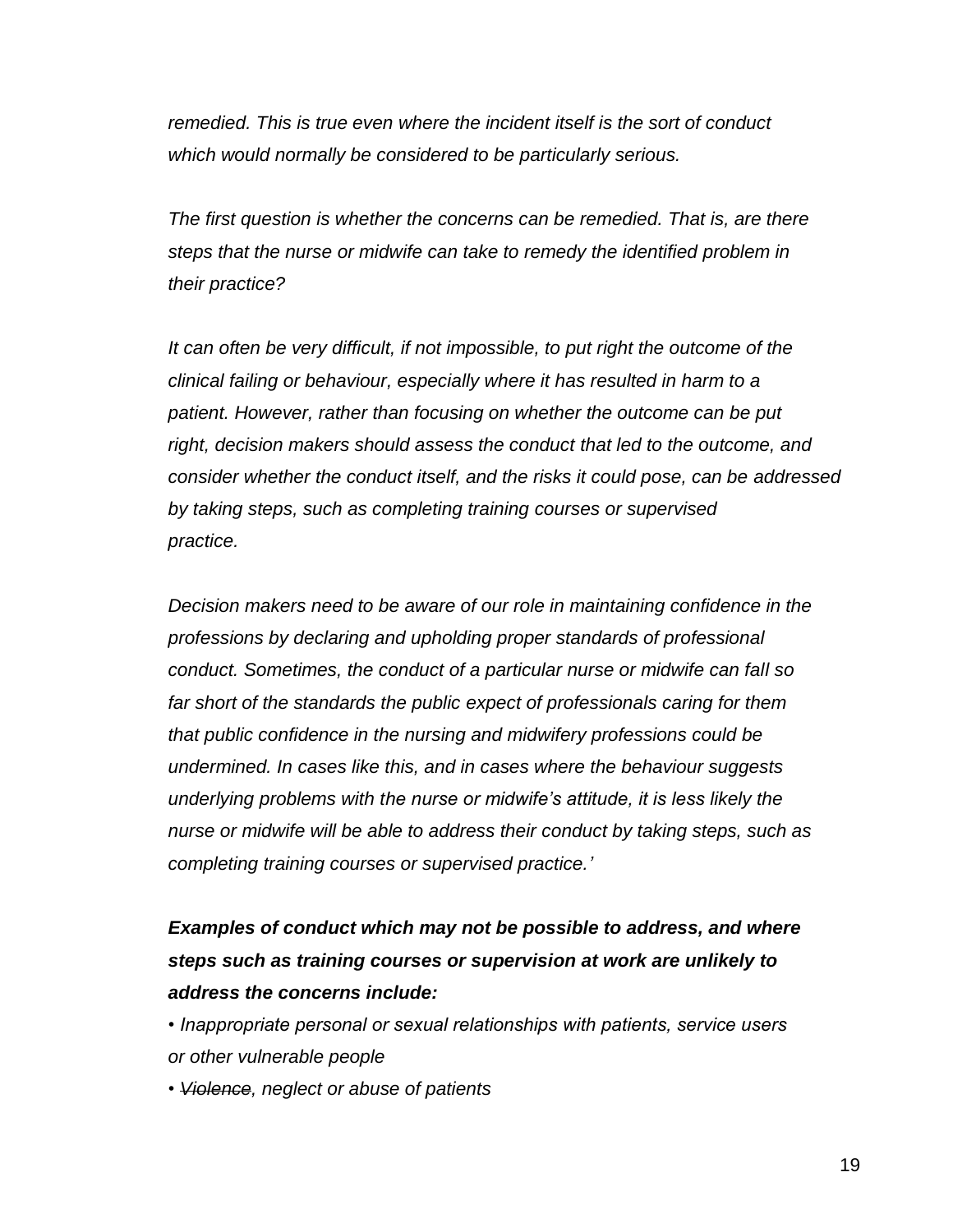It also had regard to the NMC guidance entitled *'serious concerns which are more difficult to put right'*, it states:

*A small number of concerns are so serious that it may be less easy for the nurse, midwife or nursing associate to put right the conduct, the problems in their practice, or the aspect of their attitude which led to the incidents happening.*

*In cases like this, we will be keen to hear from the nurse, midwife or nursing associate if they have reflected on the concerns and taken opportunities to show insight into what happened. Because concerns of this nature, when they aren't put right, are likely to lead to restrictive regulatory action, if we don't hear from the nurse, midwife or nursing associate we will usually focus on preparing the case for the Fitness to Practise Committee at the earliest possible opportunity.*

*We will need to do this where the evidence shows that the nurse, midwife or nursing associate is responsible for:*

*……..*

*• Sexual assault, relationships with patients in breach of guidance on clear sexual boundaries, and accessing, viewing, or other involvement in offending relating to images or videos including child sexual abuse*

*• being directly responsible (such as through management of a service or setting) for exposing patients or service users to harm or neglect, especially where the evidence shows the nurse, midwife or nursing associate putting their own priorities, or those of the organisation they work for, before their professional duty to ensure patient safety and dignity.*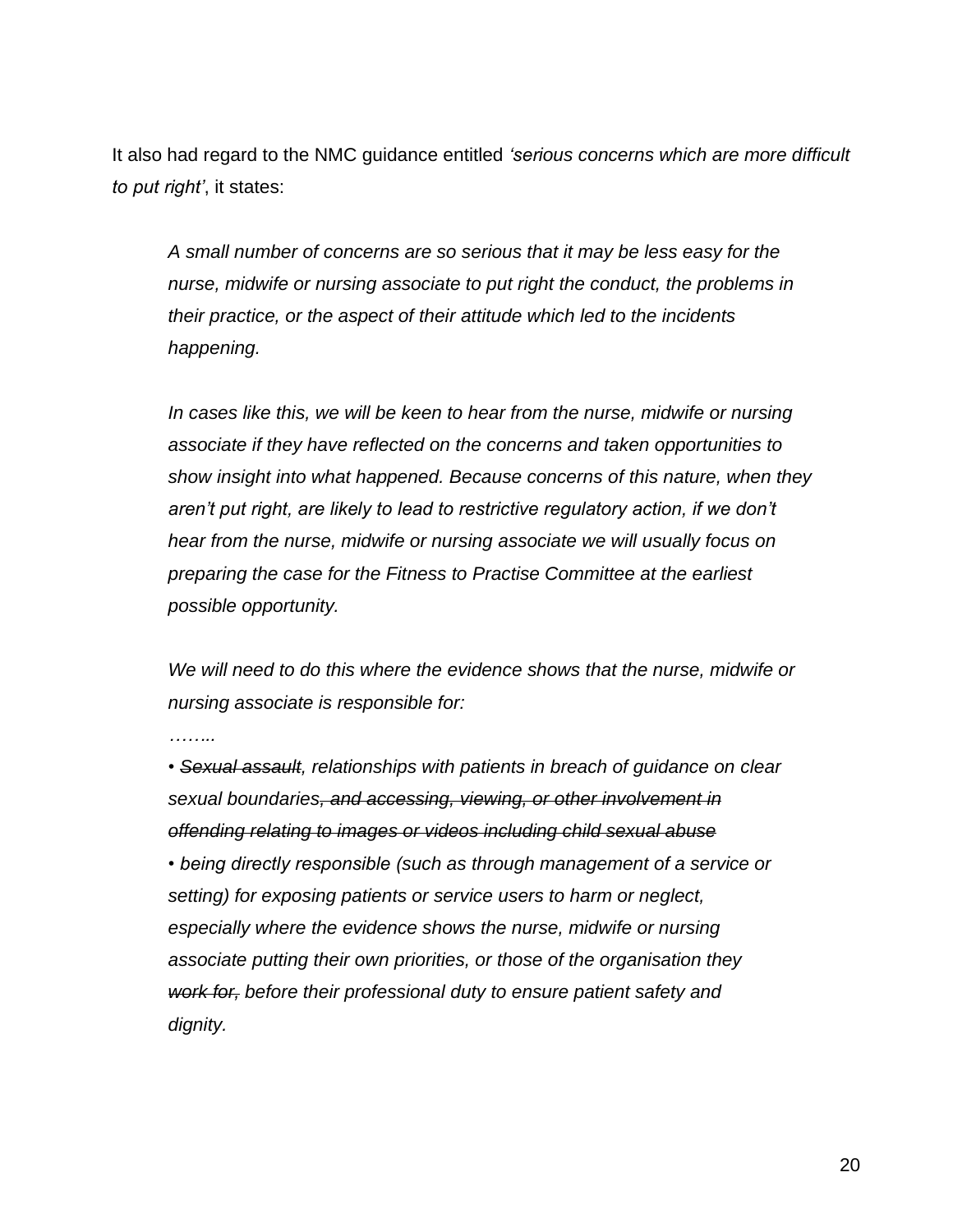The panel also took account of all the documentary evidence before it and noted that there was limited material of true insight, remorse or remediation. The panel did note that in the Investigative Interview, when Mr Trenery was asked if he thought the messages were appropriate, he answered *"no this should never have happened."* However, this was qualified by Mr Trenery then stating *"it was me being in a vulnerable state of mind at the time. I felt lonely, vulnerable and isolated I needed to communicate with someone as I had no one."* The panel remained concerned by Mr Trenery's lack of insight regarding the effect that his actions had on Patient A and Patient A's inherent vulnerability. Nor was the panel satisfied that Mr Trenery showed insight regarding the effect of his actions on the reputation of the profession as a whole. Mr Trenery sought to justify his conduct by references to the benefit of compassion in nursing. In the panel's view, this fails to demonstrate any real understanding of the purpose of professional boundaries or of the very serious transgression of those boundaries that his sexually motivated behaviour represents.

Further the panel had regard to the judgment of Mrs Justice Cox in the case of CHRE v NMC and Grant in reaching its decision. In paragraph 74, she said:

*'In determining whether a practitioner's fitness to practise is impaired by reason of misconduct, the relevant panel should generally consider not only whether the practitioner continues to present a risk to members of the public in his or her current role, but also whether the need to uphold proper professional standards and public confidence in the profession would be undermined if a finding of impairment were not made in the particular circumstances.'*

The panel was satisfied that having regard to the nature of the misconduct in this case, bearing in mind the vulnerability of the patient and the duration of the misconduct, "the need to uphold proper professional standards and public confidence in the profession would be undermined" if a finding of current impairment were not made. It was of the view that a reasonable, informed member of the public would be very concerned if Mr Trenery's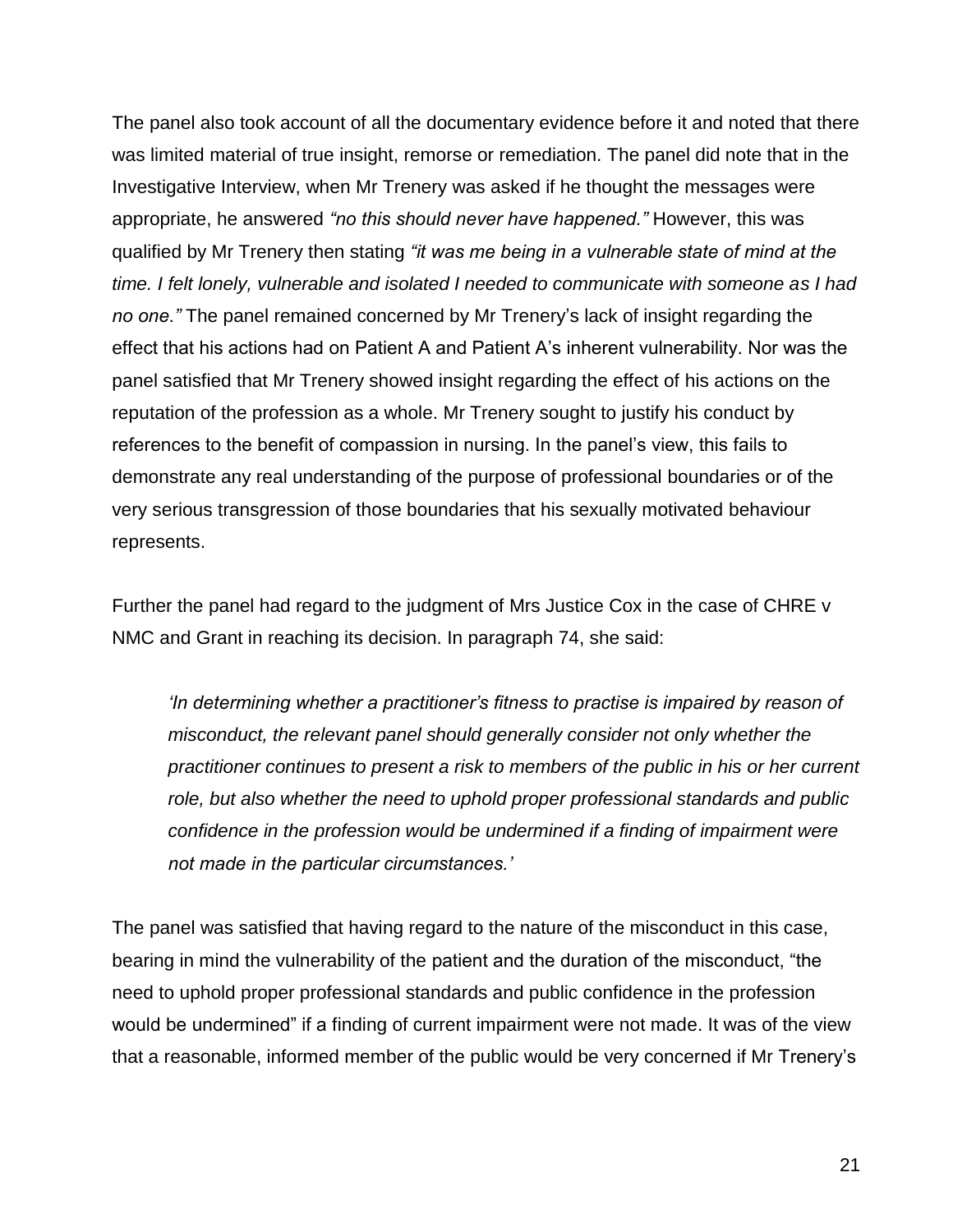fitness to practise were not found to be impaired or if he were to be permitted to practise as a registered nurse in future without some form of restriction.

For all the above reasons the panel concluded that Mr Trenery's fitness to practise is currently impaired by reason of misconduct on both public protection and public interest grounds.

## **Sanction**

The panel has decided to make a striking-off order. It directs the registrar to strike Mr Trenery off the register. The effect of this order is that the NMC register will show that Mr Trenery has been struck-off the register.

In reaching this decision, the panel has had regard to all the evidence that has been adduced in this case and had careful regard to the Sanctions Guidance (SG) published by the NMC. The panel accepted the advice of the legal assessor.

### **Decision and reasons on sanction**

Having found Mr Trenery's fitness to practise currently impaired, the panel went on to consider what sanction, if any, it should impose in this case. The panel has borne in mind that any sanction imposed must be appropriate and proportionate and, although not intended to be punitive in its effect, may have such consequences. The panel had careful regard to the SG. The decision on sanction is a matter for the panel independently exercising its own judgement.

The legal assessor referred the panel to the case of *Arunachalam v General Medical Council [2018] EWHC 758.*

The panel took into account the following aggravating features: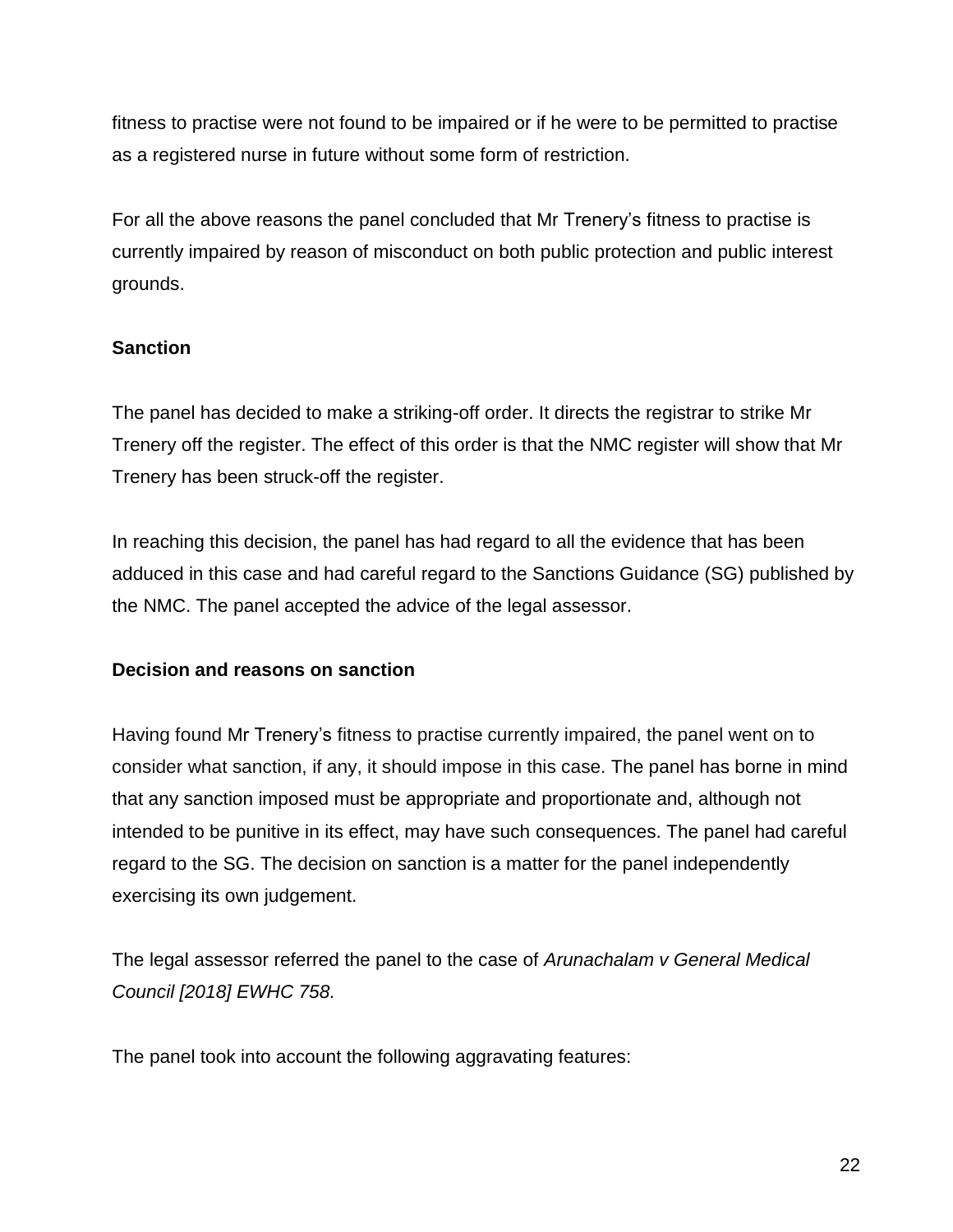- The wholly improper accessing of confidential information from patient records to initiate contact with Patient A;
- Patient A was highly vulnerable in both physical and psychological health;
- Mr Trenery initiated and rapidly escalated the conversation from over-familiarity to a sexually explicit proposition;
- He had been advised by managers on a number of occasions not to buy patients or staff presents or to offer favours to patients and relatives. However, Mr Trenery continued to do so;
- A deliberate and premeditated course of conduct in respect of Patient A;
- A pattern of incidents of crossing professional boundaries over a period of time; and
- Lacks significant insight into the risk of harm to Patient A and has not acknowledged the damage to public confidence in the profession.

The panel took into account the following mitigating features:

- Mr Trenery has expressed some partial remorse;
- Testimonial from colleagues describe Mr Trenery as approachable, welcoming and very kind, in that he goes out of his way to help others; and
- [PRIVATE]

The panel first considered whether to take no action but concluded that this would be inappropriate in view of the seriousness of the case and would not address the concerns identified. The panel decided that it would be neither proportionate nor in the public interest to take no further action.

It then considered the imposition of a caution order but again determined that, due to the seriousness of the case, and the public protection issues identified, an order that does not restrict Mr Trenery's practice would not be appropriate in the circumstances. The Sanctions Guidance states that a caution order may be appropriate where 'the case is at the lower end of the spectrum of impaired fitness to practise and the panel wishes to mark that the behaviour was unacceptable and must not happen again.' The panel considered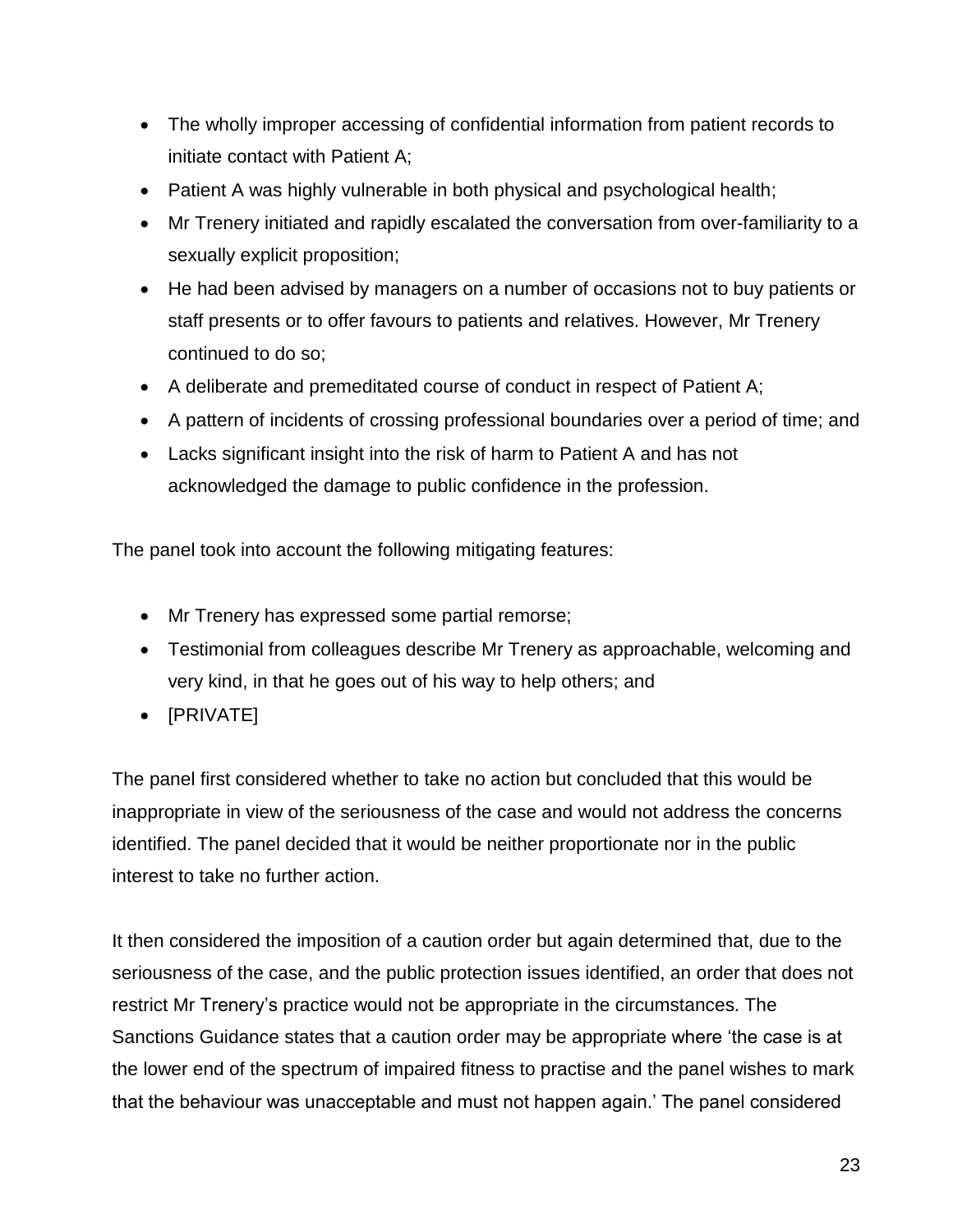that Mr Trenery's misconduct was not at the lower end of the spectrum and that a caution order would be inappropriate in view of the seriousness of the case. The panel decided that it would be neither proportionate nor protect the public, nor be in the public interest.

The panel next considered whether placing conditions of practice on Mr Trenery's registration would be a sufficient and appropriate response. The panel is of the view that there are no practical or workable conditions that could be formulated, given the nature of the charges in this case. The misconduct identified in this case was not something that can be addressed through retraining alone. The panel took into account the Sanctions Guidance, which states that a conditions of practice order may be appropriate where:

- *identifiable areas of the nurse or midwife's practice in need of assessment and/or retraining*
- *patients will not be put in danger either directly or indirectly as a result of the conditions*
- *the conditions will protect patients during the period they are in force*
- *conditions can be created that can be monitored and assessed.*

The panel bore in mind the misconduct is not clinical and is linked to attitudinal and behavioural problems. Furthermore, the panel concluded that the placing of conditions on Mr Trenery's registration would not adequately address the seriousness of this case and would not protect the public.

The panel then went on to consider whether a suspension order would be an appropriate sanction. The Sanctions Guidance states that a suspension order may be appropriate where some of the following factors are apparent:

- *A single instance of misconduct but where a lesser sanction is not sufficient;*
- *No evidence of harmful deep-seated personality or attitudinal problems;*
- *No evidence of repetition of behaviour since the incident;*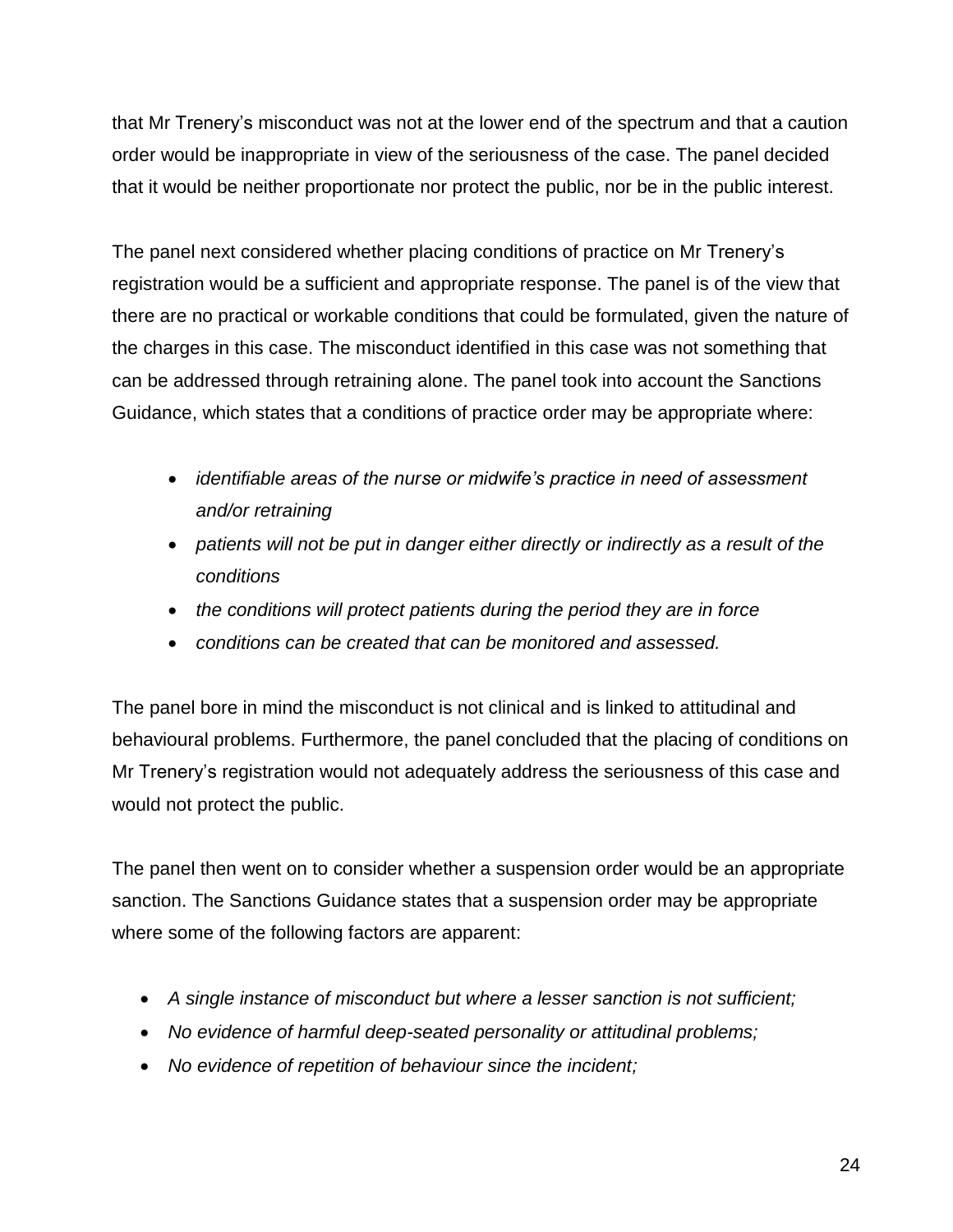*The Committee is satisfied that the nurse or midwife has insight and does not pose a significant risk of repeating behaviour;*

The panel was not satisfied that these factors apply to Mr Trenery except that the panel has no evidence of repetition in the lengthy period since the misconduct. The panel considered that his actions were a significant departure from the standards expected of a registered nurse.

The panel also took account of the NMC guidance for "Considering sanctions for serious cases", specifically the section titled "Cases involving sexual misconduct" It stated:

*"…The level of risk to patients will be an important factor, but the panel should also consider that generally, sexual misconduct will be likely to seriously undermine public trust in nurses, midwives and nursing associates…* 

*"…They will very often find that in cases of this kind, the only proportionate sanction will be to remove the nurse, midwife or nursing associate from the register. …"*

The conduct, as highlighted by the facts found proved, was a very significant departure from the standards expected of a registered nurse. The panel had regard to its reasons at the impairment stage. The panel considered that the misconduct in this case would be very difficult to remediate. The panel noted that in the three years since these events Mr Trenery has done little to address the issues raised or to demonstrate and understanding of the potential harm to which he exposed Patient A. As a result, there would be a risk of Mr Trenery returning to clinical practice and repeating the behaviour.

The panel considered that the very serious breach of the fundamental tenets of the profession evidenced by Mr Trenery's misconduct is fundamentally incompatible with him remaining on the register. In this particular case, the panel determined that a suspension order would not be a sufficient, appropriate or proportionate sanction.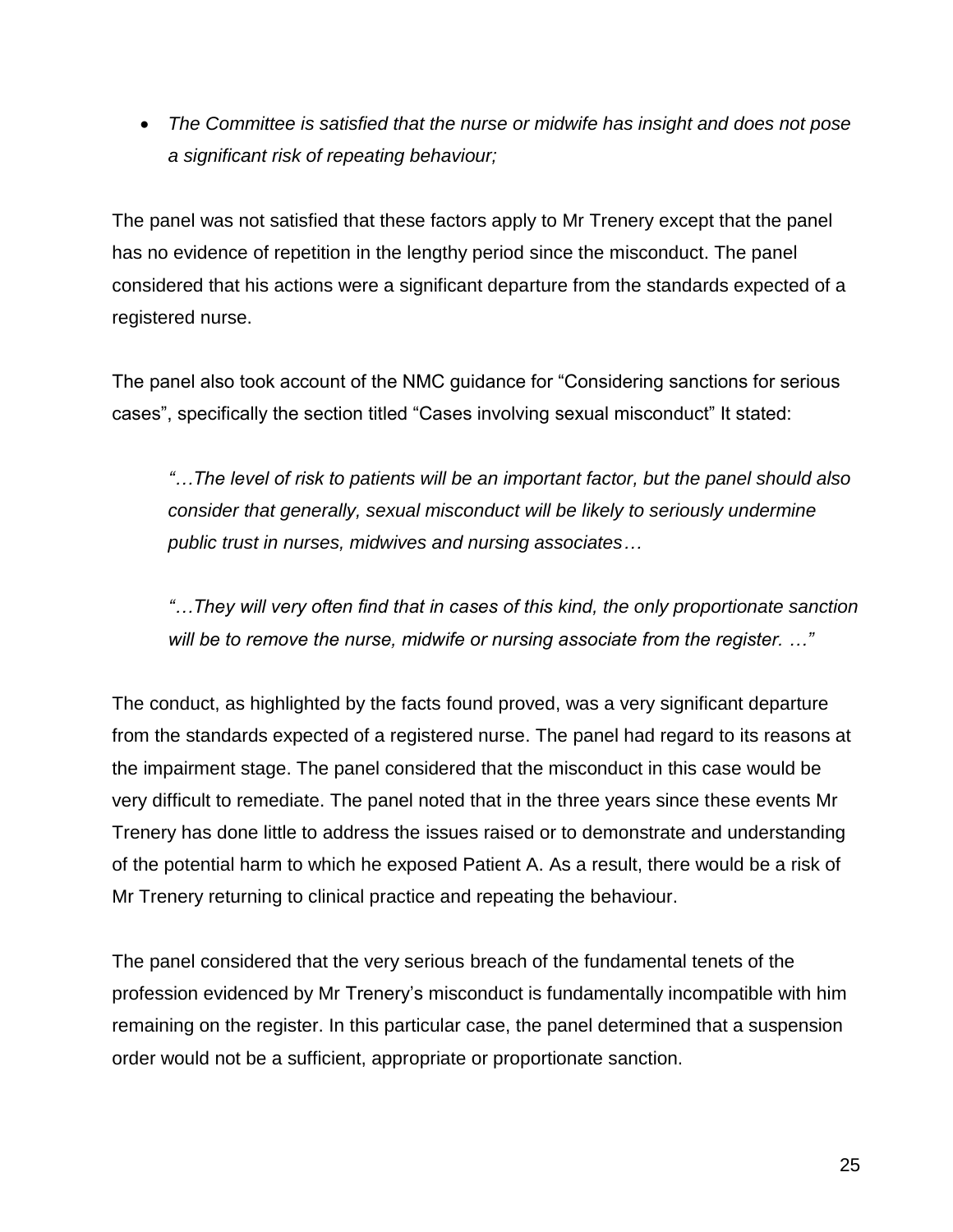Finally, in looking at a striking-off order, the panel took note of the following paragraphs of the Sanctions Guidance:

- *Do the regulatory concerns about the nurse or midwife raise fundamental questions about their professionalism?*
- *Can public confidence in nurses and midwives be maintained if the nurse or midwife is not removed from the register?*
- *Is striking-off the only sanction which will be sufficient to protect patients, members of the public, or maintain professional standards?*

Mr Trenery's actions were significant departures from the standards expected of a registered nurse, and are fundamentally incompatible with him remaining on the register. It also bore in mind that the aggravating features identified were strong, with much less by way of mitigation. The panel was of the view that the findings in this particular case demonstrate that Mr Trenery's actions were so serious that to allow him to continue practising would not protect the public and would undermine public confidence in the profession.

Balancing all of these factors and after taking into account all the evidence before it during this case, the panel determined that the appropriate and proportionate sanction is that of a striking-off order. Having regard to the effect of Mr Trenery's actions in bringing the profession into disrepute by adversely affecting the public's view of how a registered nurse should conduct himself, the panel has concluded that nothing short of this would be sufficient in this case.

### **Interim order**

As the striking-off order cannot take effect until the end of the 28-day appeal period, the panel has considered whether an interim order is required in the specific circumstances of this case. It may only make an interim order if it is satisfied that it is necessary for the protection of the public, is otherwise in the public interest or in Mr Trenery's own interest